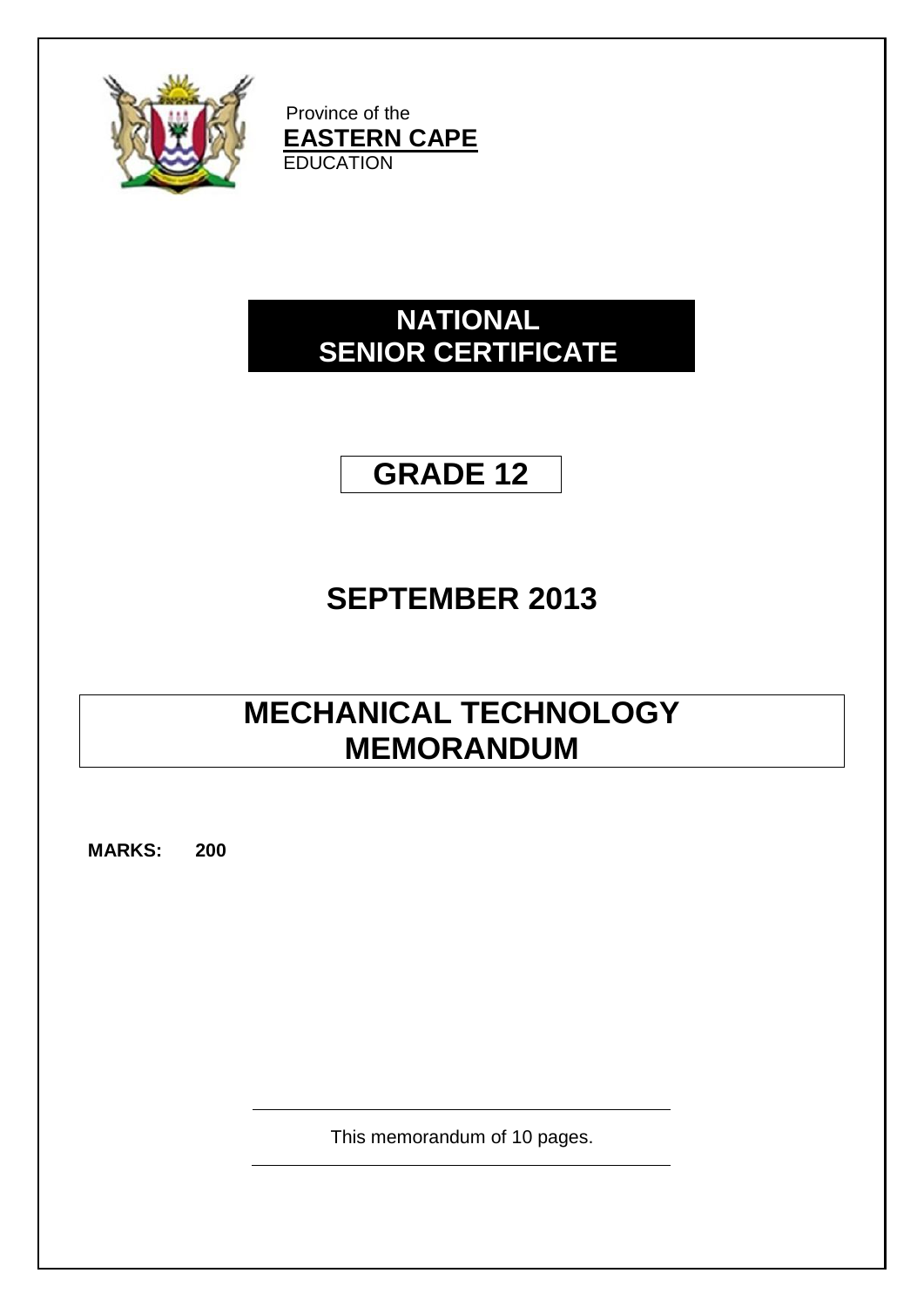### **QUESTION 1: MULTIPLE-CHOICE QUESTIONS**

(Learning Outcome 3: Assessment Standards 1 – 9)

| 1.1               | Α                       |                         | $\overline{C}$                      | D                        |
|-------------------|-------------------------|-------------------------|-------------------------------------|--------------------------|
| 1.2               | A                       |                         |                                     | D                        |
| $\overline{1.3}$  | A                       | В                       | $\overline{C}$                      | $\overline{D}$           |
| 1.4               | A                       | B                       | $\overline{8}$                      | $\overline{\mathsf{D}}$  |
| $\overline{1.5}$  | $\overline{\mathsf{A}}$ | B                       |                                     | Đ                        |
| 1.6               | Δ                       | $\overline{\mathsf{B}}$ | $\frac{\overline{C}}{\overline{C}}$ | D                        |
| 1.7               | A                       | B                       | $\overline{\mathcal{E}}$            | $\overline{D}$           |
| 1.8               |                         | B                       |                                     | D                        |
| 1.9               | A                       | B                       | $rac{C}{C}$                         | $\overline{D}$           |
| 1.10              | A                       | B                       |                                     | $\overline{D}$           |
| 1.11              | A                       | $\overline{\mathsf{B}}$ |                                     | Đ                        |
| 1.12              | $\overline{\mathsf{A}}$ | B                       | $\rm 8$                             | D                        |
| $1.\overline{13}$ | A                       | $\overline{\mathsf{B}}$ | $\overline{\text{C}}$               | $\overline{D}$           |
| 1.14              | $\overline{A}$          | B                       | 8                                   | $\overline{D}$           |
| $\overline{1.15}$ |                         | B                       |                                     | D                        |
| 1.16              | A                       | B                       |                                     | Đ                        |
| 1.17              | А                       | B                       | $rac{C}{C}$ $rac{C}{C}$             | $\overline{D}$           |
| 1.18              | A                       | В                       |                                     | $\frac{\overline{D}}{D}$ |
| 1.19              |                         | B                       |                                     |                          |
| 1.20              | A                       | B                       | 8                                   | $\overline{\mathsf{D}}$  |

 $(20 \times 1)$   $(20)$ 

### **QUESTION 2: APPLIED MECHANICS**

(Learning Outcome 3: Assessment Standards 6 and 8)

2.1  $2.1.1$  Safety factor (SF)  $\boldsymbol{m}$ S  $=\frac{8}{4}$  $\frac{33 \text{ V}}{17}$  $= 5 \sqrt{ }$  (2)

2.1.2 STRESS 
$$
= \frac{17 \times 10^3 \text{ V}}{\frac{\left(\frac{\pi \times 0.02^2}{4}\right)}{4}}
$$

$$
= 54.112 726,36 \text{ Pa}
$$

$$
= 54,11 \text{ MPa } \sqrt{\qquad (2)}
$$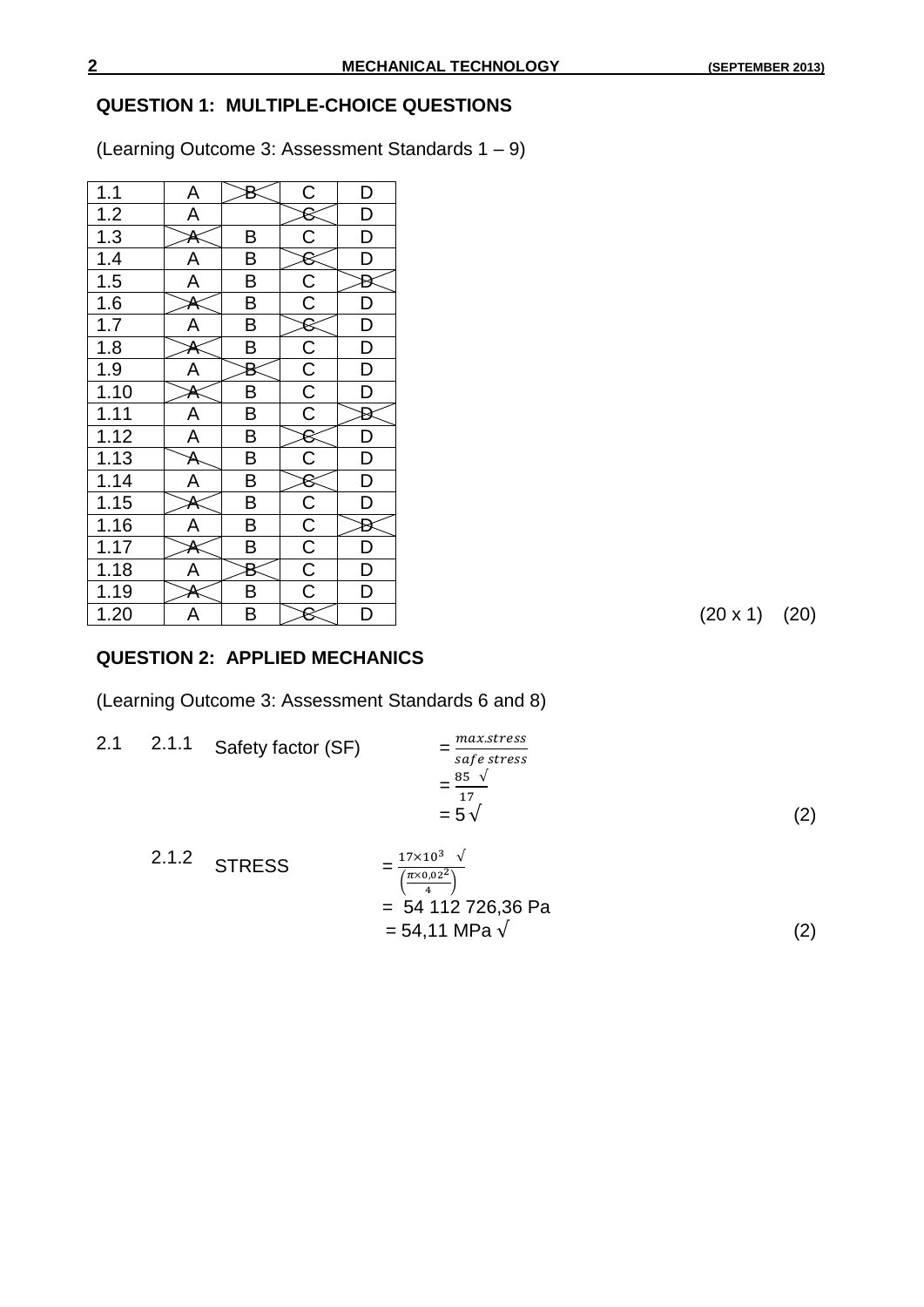2.2 2.2.1 Gear ratio = = = 4 : 1 (2)

2.2.2 Output speed = in speed × 
$$
\frac{product\ of\ drive\ gear}{product\ of\ driven\ gear}
$$
  
= 1 500 ×  $\frac{1}{4}$  V  
= 375 r/min V (2)

2.2.3 Power (P) = 
$$
\frac{2\pi NT}{60}
$$
  
\n
$$
T = \frac{(5 \times 10^{3}) \times 60 \sqrt{10}}{2 \times \pi \times 375 \sqrt{10}}
$$
\n
$$
= 127,32 \text{ N.m. } \sqrt{100t} = 90t \text{ ratio. } x \text{ T}_{in}
$$
\n
$$
= 4 \times 31,83
$$
\n
$$
= 127,32 \text{ N.m.}
$$
\n(3)

2.3 2.3.1 Real module 
$$
m_r = \frac{m_n}{\cos \theta}
$$
  
\n
$$
= \frac{5}{\cos 28^\circ} \sqrt{\frac{1}{\cos 28^\circ}}
$$
\n
$$
= 5,6628 \text{ mm } \sqrt{\frac{1}{\cos 28^\circ}}
$$
\n
$$
= 48 \times 5,66 \text{ mm } \sqrt{\frac{1}{\cos 28^\circ}}
$$
\n
$$
= 271,81 \text{ mm } \sqrt{\frac{1}{\cos 29^\circ}}
$$
\n(4)

2.3.2 Addendum = 
$$
m_n \sqrt{ }
$$
  
= 5 mm  $\sqrt{ }$  (2)

2.3.3 Dedendum = 1,157 x m<sup>n</sup> = 1,157 x 5 = 5,785 mm (2)

| 2.3.4 | Full depth = $2,157 \times m_n$<br>$= 2,157 \times 5 \sqrt{ }$<br>= 10,785 mm $\sqrt{ }$ |           | <b>OR</b> Full depth = $add + ded$<br>$= 5 + 5,785$<br>$= 10,785$ mm | (2) |
|-------|------------------------------------------------------------------------------------------|-----------|----------------------------------------------------------------------|-----|
| 2.3.5 | Clearance = $0,157 \times m$<br>$= 0.157 \times 5 \sqrt{ }$<br>$= 0.785$ mm $\sqrt{ }$   | <b>OR</b> | $Clearance = ded - add$<br>$= 5.785 - 5$<br>$= 0.785$ mm             | (2) |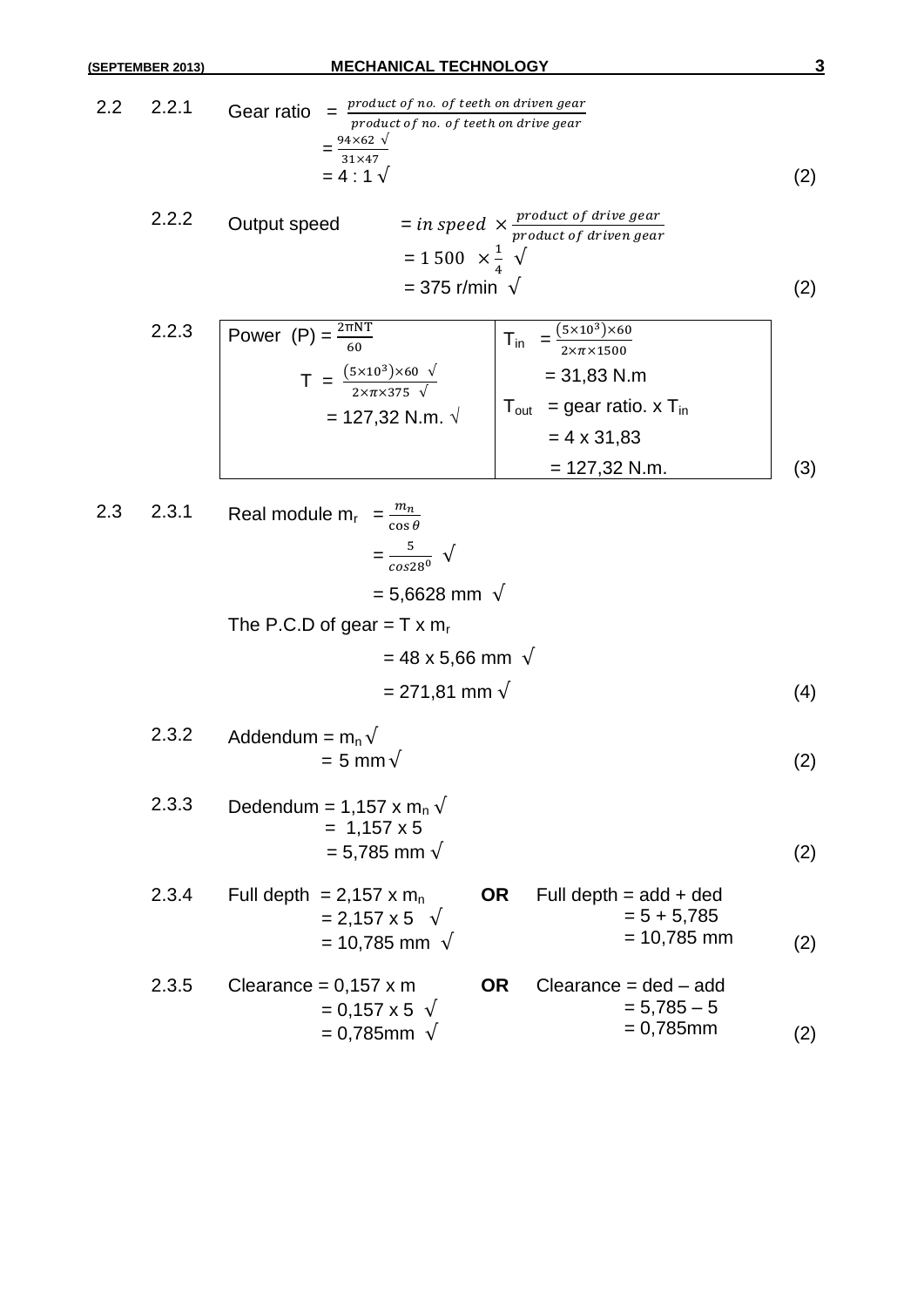2.4 2.4.1  $\mathbf{1}$  $\mathbf{1}$ f  $\frac{0.002}{750^2}$  V  $\therefore$  force piston B =  $\frac{1}{2}$  $\frac{150^2}{150^2}$   $\sqrt{ }$  $= 2\,500\,\text{N}$   $\sqrt{ }$  (3) 2.4.2 Area x distance  $=$  Area x distance  $150^2$  x distance =  $750^2$  $= 750^2 \times 10 \sqrt{1}$  $\therefore$  distance  $=$ 7  $\mathbf{1}$  $= 250 \text{ mm} \sqrt{3}$  (3) 2.4.3 No effect  $\sqrt{ }$  (1)  $2.5$  PITCH = 3 12  $= 4$  mm  $\sqrt{ }$ EFFECTIVE DIA  $(D_E)$  = BD – (0,5 x PITCH)  $= 50 - (0.5 \times 4)$  $= 48$  mm  $\sqrt{ }$ Helix angle  $TAN \theta$  $\iota$  $\pi$ = 48 12  $\pi \times 48$  $\sqrt{2}$  $\Theta = 4.55^{\circ} \sqrt{ }$ LEADING ANGLE  $= 90^\circ$  – (heliks angle + clearance angle)  $= 90^{\circ} - (4.55^{\circ} + 3^{\circ}) \sqrt{ }$  $= 82,45^{\circ} \sqrt{ }$ TRAILING ANGLE =  $90^\circ$  + (heliks angle – clearance angle)  $= 90^{\circ} + (4.55^{\circ} - 3^{\circ}) \sqrt{ }$  $= 91,55^{\circ} \sqrt{ }$  (8) 2.6 2.6.1 Effort applied  $=\frac{1350}{4}$   $\sqrt{ }$  $= 337,5 \text{ N } \sqrt{ }$  (2) 2.6.2  $V.R. =$  $\overline{\mathbf{c}}$  $\frac{2 \times 210}{160 - 130}$   $\sqrt{ }$  $=\frac{1}{2}$  $\mathbf{1}$  $= 14 : 1 \sqrt{2}$  (2) 2.6.3  $\eta_{\text{mech}} = \frac{M}{V}$  $\frac{m}{VR}$   $\times$  $=\frac{3}{4}$  $\frac{37,3}{14}$  x 100%  $= 24,12\% \sqrt{2}$  (2)

$$
\underline{4}
$$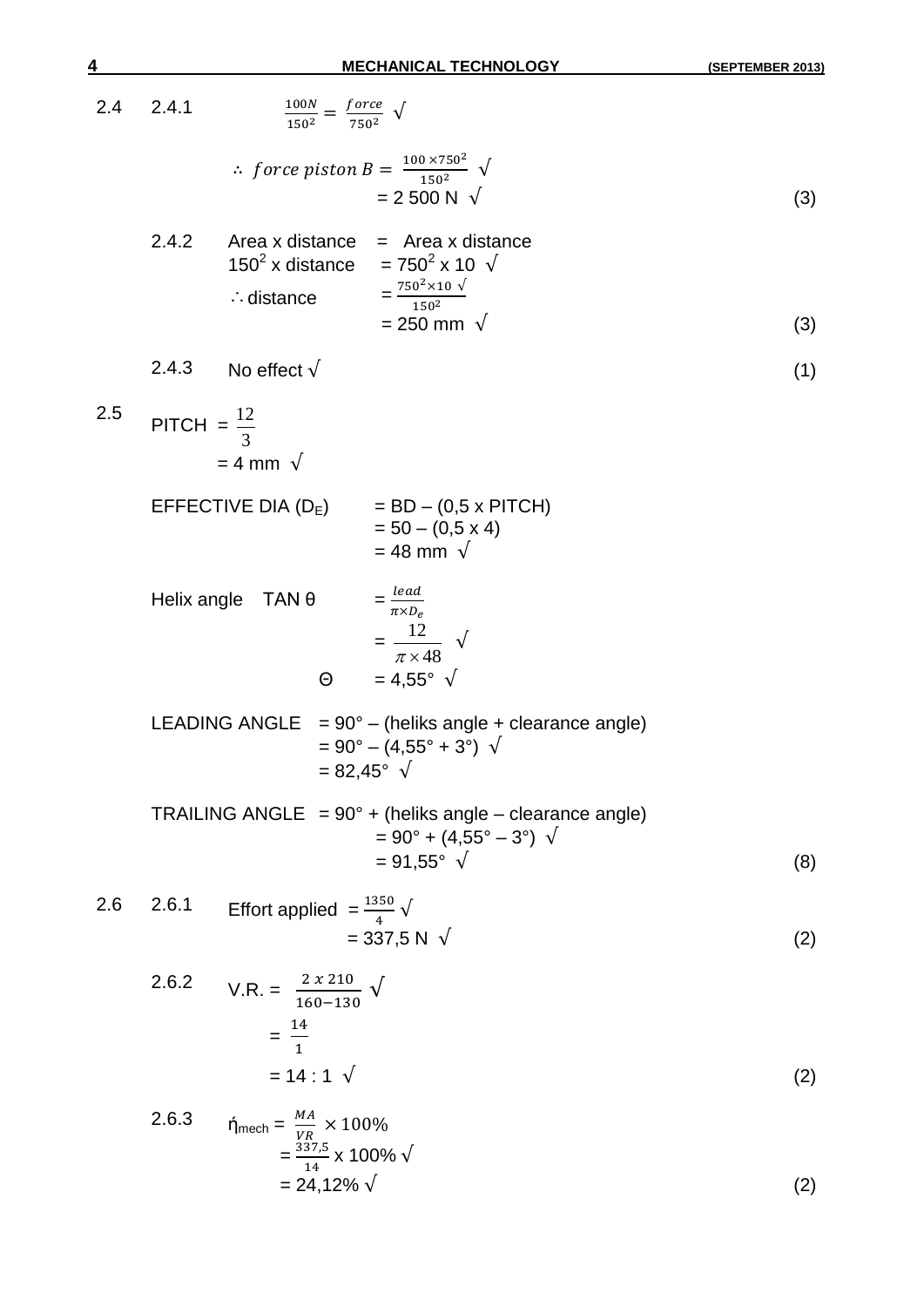|     | 2.7 2.7.1<br>Torque = 0,36 $\times$ (4 $\times$ 10 <sup>3</sup> ) $\sqrt{\times 2 \times \frac{0.25}{2}}$ $\sqrt{\frac{1}{2}}$<br>$= 403,2$ N.m. $\sqrt{ }$                                                                   |             | (3)         |
|-----|-------------------------------------------------------------------------------------------------------------------------------------------------------------------------------------------------------------------------------|-------------|-------------|
|     | 2.7.2<br>Power = $\frac{2 \times \pi \times 3700 \times 403,2}{60}$<br>= 156,23 kW $\sqrt{}$                                                                                                                                  |             | (3)<br>[50] |
|     | <b>QUESTION 3: TOOLS AND EQUIPMENT</b>                                                                                                                                                                                        |             |             |
|     | (Learning Outcome 3: Assessment Standard 2)                                                                                                                                                                                   |             |             |
| 3.1 | Test piece $\sqrt{}$<br>1.<br>2. Load $\sqrt{ }$<br>3. Hardened steel ball $\sqrt$<br>4. Diameter of impression $\sqrt{}$                                                                                                     |             | (4)         |
| 3.2 | Gas analyser / CO-gas analyser<br>Carbon monoxide gas analyser $\sqrt{}$                                                                                                                                                      | (Any 1 x 1) | (1)         |
| 3.3 | Too rich mixture $\sqrt{}$<br>Wrong idling speed $\sqrt{}$<br>$\bullet$<br>Clocked air filter element $\sqrt{}$<br>Faulty choke (locked in closed position) $\sqrt{}$<br>$\bullet$                                            |             | (4)         |
| 3.4 | 1. To determine the yield stress of a piece of material. $\sqrt{ }$<br>2. To determine the ultimate stress of a piece of material. $\sqrt{ }$<br>3. To determine the percentage elongation of a piece of material. $\sqrt{ }$ |             | (3)         |
| 3.5 | Metal Inert Gas Shielding $\sqrt{\sqrt{}}$ OR<br><b>Metal Arc Gas Shielding</b>                                                                                                                                               |             | (2)         |
| 3.6 | Argon $\sqrt$<br>Argon + carbon dioxide (CO <sub>2</sub> ) $\sqrt{ }$<br>Argon + oxygen<br>Argon + helium<br>Argon + helium+ carbon dioxide                                                                                   | (Any 2 x 1) | (2)         |
| 3.7 | Inlet valve that is leaking $\sqrt{}$<br>Outlet valve that is leaking $\sqrt{}$<br>Worn piston rings $\sqrt{ }$<br>Blown head gasket $\sqrt{}$                                                                                |             |             |

**(SEPTEMBER 2013) MECHANICAL TECHNOLOGY 5**

2.7 2.7.1 Torque = 0,36  $\times$  (4  $\times$  10<sup>3</sup>)  $\sqrt{ \times 2 \times ^{0}}$ 

• Cracked cylinder block (4)

**[20]**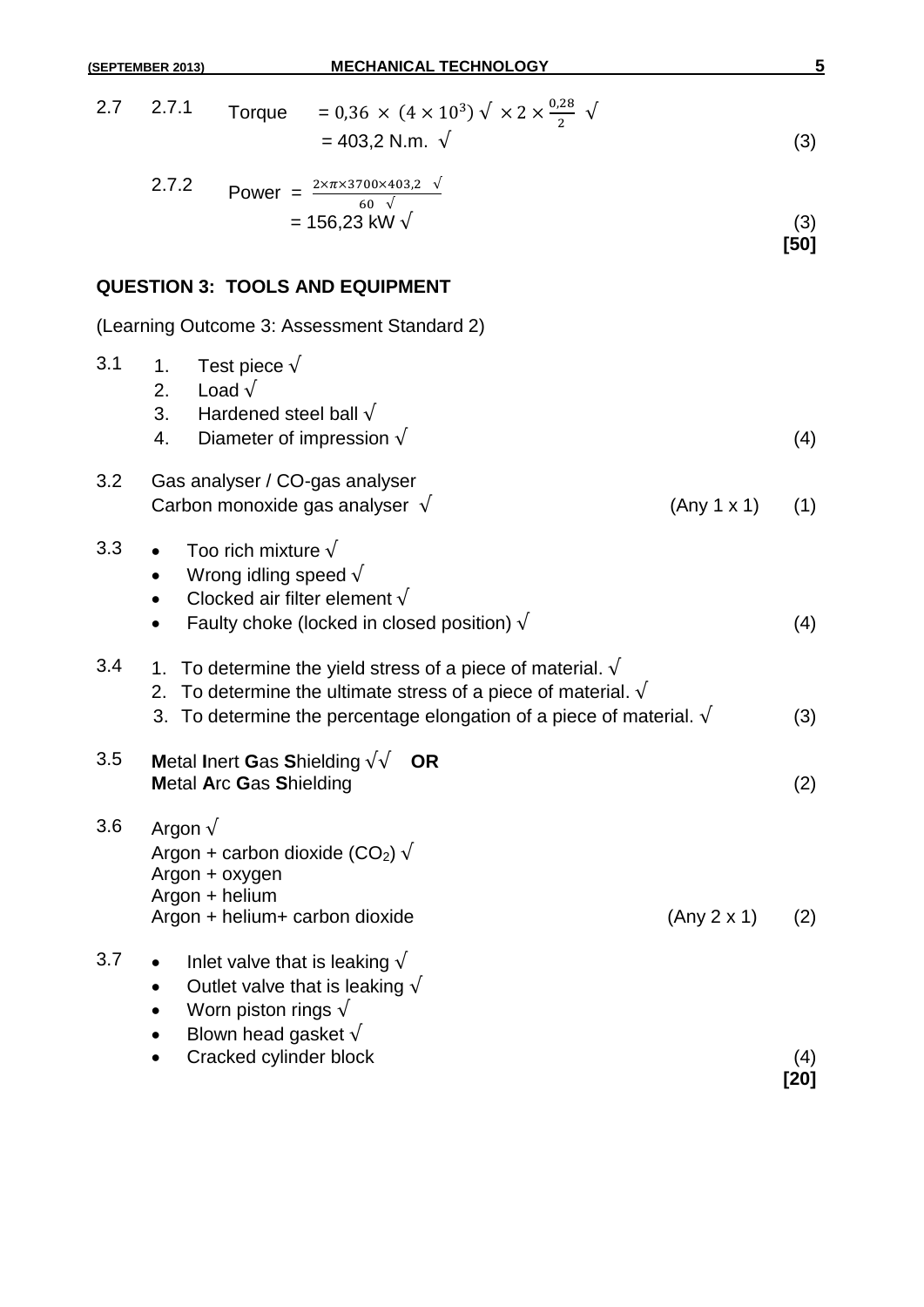#### **QUESTION 4: MATERIALS**

(Learning Outcome 3: Assessment Standard 3)

| 4.1 | 4.1.1           | It provides hardness to an alloy. $\sqrt{}$                                                                                                                                                                                                                                                                                                                                                        |                              |             | (1) |
|-----|-----------------|----------------------------------------------------------------------------------------------------------------------------------------------------------------------------------------------------------------------------------------------------------------------------------------------------------------------------------------------------------------------------------------------------|------------------------------|-------------|-----|
|     | 4.1.2           | Producing a stronger metal $\sqrt{ }$<br>$\bullet$<br>Increasing resistance to corrosion and rust $\sqrt{ }$<br>Changing the colour of the metal $\sqrt{ }$<br>Increase the electrical resistance $\sqrt{ }$<br>Improve the ductility and elasticity<br>Improving casting properties<br>Strengthen the metal against wear and tear<br>Lowering the cost of the metal<br>Lowering the melting point |                              | (Any 4 x 1) | (6) |
| 4.2 |                 | The most abundant metal $\sqrt{}$<br>Lightweight $\sqrt$<br>Ductile $\sqrt$<br>Malleable<br>Soft<br>Resistance to corrosion<br>Conduct heat<br>Conduct electricity<br>Non-magnetic<br>Bluish-white - silvery-white colour                                                                                                                                                                          |                              | (Any 3 x 1) | (3) |
|     |                 |                                                                                                                                                                                                                                                                                                                                                                                                    |                              |             |     |
| 4.3 |                 | <b>ADVANTAGES</b>                                                                                                                                                                                                                                                                                                                                                                                  | <b>DISADVANTAGES</b>         |             |     |
|     |                 | Rapid moulding and extrusion $\sqrt{}$                                                                                                                                                                                                                                                                                                                                                             | Lack of durability $\sqrt{}$ |             |     |
|     |                 | No wastage $\sqrt$                                                                                                                                                                                                                                                                                                                                                                                 | Creep $\sqrt$                |             |     |
|     | again $\sqrt{}$ | Scrap and rejects can be used                                                                                                                                                                                                                                                                                                                                                                      | Degradation $\sqrt$          |             |     |
|     |                 |                                                                                                                                                                                                                                                                                                                                                                                                    | Loss of shape                |             |     |
|     |                 | (3x1)                                                                                                                                                                                                                                                                                                                                                                                              | <b>Brittleness</b>           | (Any 3 x 1) | (6) |

- 4.4 Tin  $\sqrt{}$  + lead  $\sqrt{}$  (2)
- 4.5 The material is much tougher and stronger.  $\sqrt{ }$ The bicycle is much lighter than other bicycles.  $\sqrt{2}$
- 4.6 It is when two or more non-ferrous metals are melted together to form one metal.  $\sqrt{\phantom{a}}$  Examples: Brass  $\sqrt{}$ Bronze three types White metal (babbit) Duralumin Solder – silwer Pewter (Any 1 example + 1) (2)

**[20]**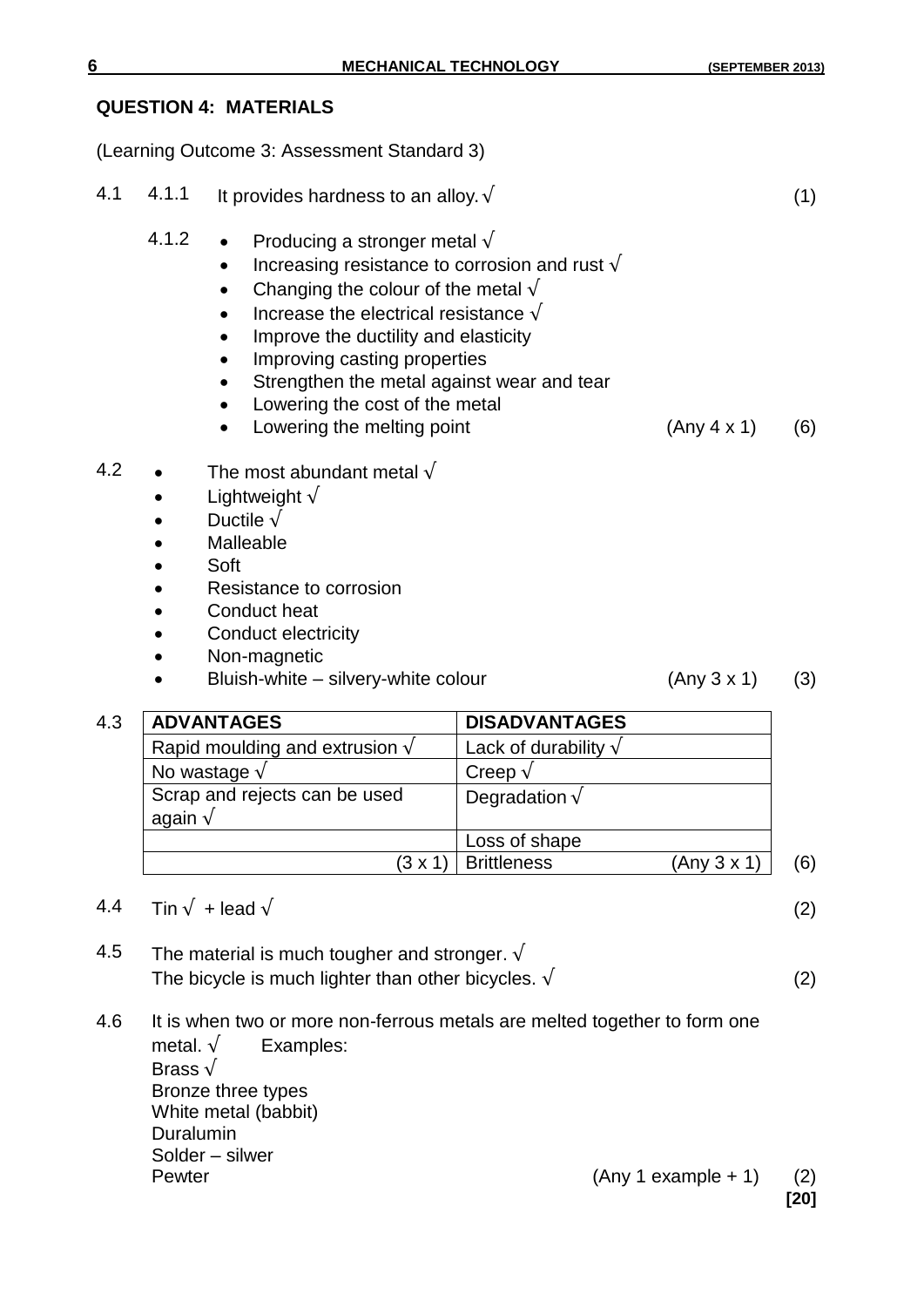#### **QUESTION 5: MANUFACTURING PROCESS, CONSTRUCTION AND SAFETY**

(Learning Outcome 3: Assessment Standards 1, 4 and 5)

- 5.1 Use safety goggles  $\sqrt{ }$ 
	- Make sure the workpiece is properly secured.  $\sqrt{ }$
	- Be careful for metal particles coming off after the metal fractures.  $\sqrt{ }$
	- Do not hold the test piece with your hands, it may be hot. Use pliers. (3)
- 5.2 See that all guards are in place.  $\sqrt{ }$ 
	- Ensure that no oil or grease is on the floor.  $\sqrt{ }$
	- Select the correct blade for the material to be cut.  $\sqrt{ }$
	- When changing blades ensure that machine is switched off at the mains. √
	- When replacing the blade, do it carefully.
	- Do not adjust guides whilst machine is running.
	- Clamp material properly.
	- Support long pieces of material at the end.
	- Always stop machine if you leave it unattended. (Any 4 x 1) (4)

5.3  $5.3.1$  Ind

$$
N = \frac{40}{19} \sqrt{\phantom{0}}
$$
  
= 
$$
2 \frac{2 \times 2}{19} \sqrt{\phantom{0}}
$$

40

$$
2\frac{2\times2}{19\times2}\,\nu
$$

 $= 2$  full turns and 4 holes on the 38 hole circle  $\sqrt{ }$  (3)

5.3.2 Angle ind 
$$
= \frac{N}{540}
$$

$$
= \frac{(11 \times 60) + 40}{540} \sqrt{\frac{540}{540}}
$$

$$
= 1 \frac{700}{540} \sqrt{\frac{8 \times 2}{540}} = 1 \text{ full turn and 16 holes on the 54 hole circle } \sqrt{\frac{4}{540}}
$$

5.4 5.4.1 Ind = 
$$
\frac{40}{N}
$$
  
=  $\frac{40}{60}$   $\sqrt{}$   
=  $\frac{2 \times 8}{3 \times 8}$   $\sqrt{}$ 

= no turn but 16 holes on the 24 hole circle.  $\sqrt$  (3)

#### 5.4.2 Change gears needed:

$$
\frac{DR}{DN} = \frac{(A-N)}{A} \times \frac{40}{1}
$$
\n
$$
\frac{(60-61)}{60} \times \frac{40}{1} \sqrt{\frac{60}{1 \sqrt{1}}}
$$
\n
$$
= -\frac{2 \times 16}{3 \times 16} \sqrt{\frac{60}{1 \sqrt{1}}}
$$
\n
$$
= \text{simple drive}
$$
\n
$$
DR = 32T \sqrt{\text{and the DN}} = 48T \sqrt{\text{ (5)}}
$$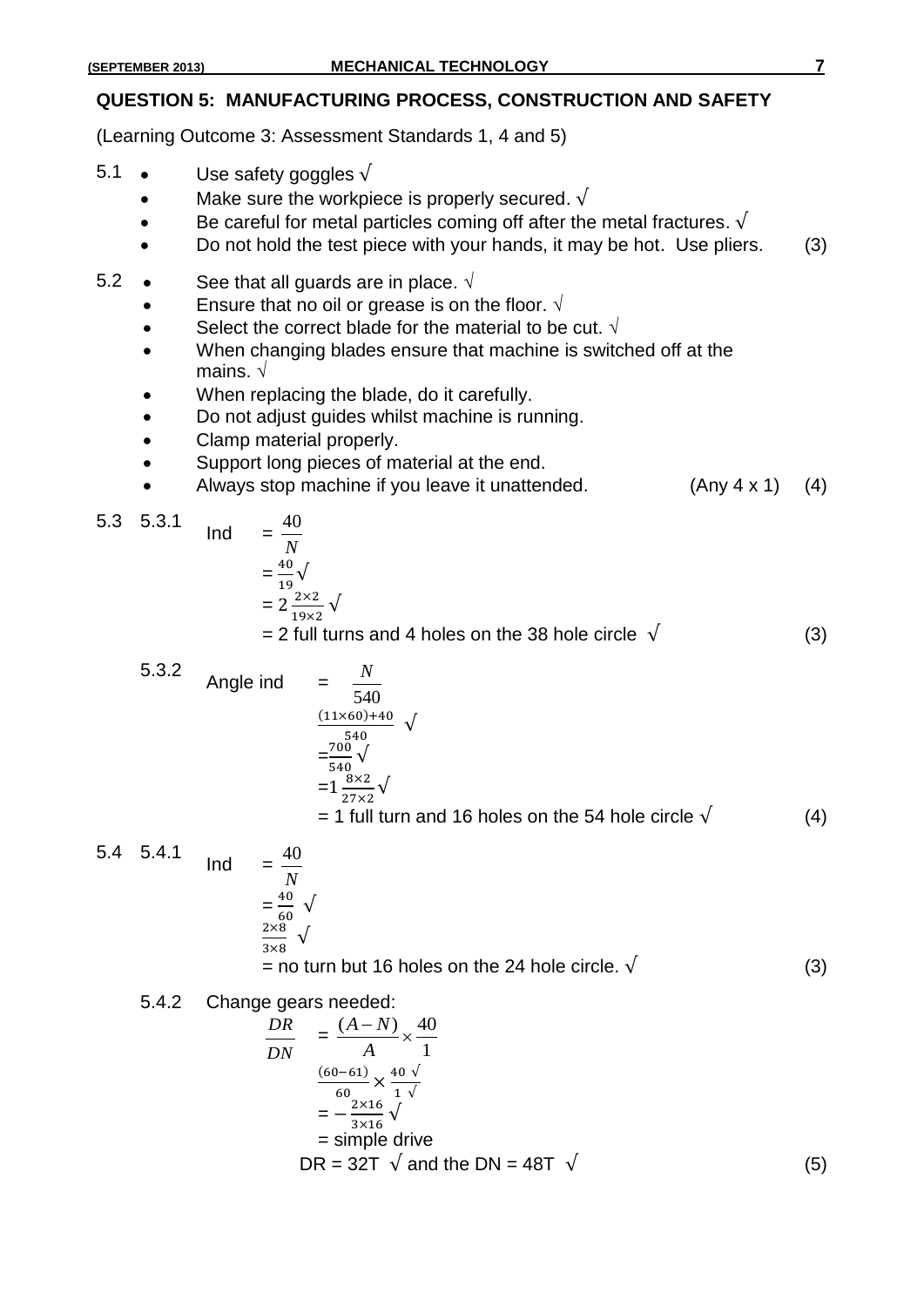### 5.4.3 Direction of rotation is to the left (negative) (anti-clock)  $\sqrt{\ }$  (1) 5.5 upcut and downcut (4) 5.6 1. 40 tooth worm wheel  $\sqrt$ 2. Sector arm  $\sqrt{ }$ 3. Index plate  $\sqrt{ }$ 4. Index crank  $\sqrt{ }$ 5. Single start worm  $\sqrt{ }$  (5) 5.7 5.7.1 • Atmospheric contamination  $\sqrt$ Surface contamination  $\sqrt{ }$  Dirty or wet electrodes Rusted MIG-wire (2) 5.7.2 Check for leakage on gas supply from the MIG-welding machine  $\sqrt{ }$  Clean surface Change electrode Change MIG-wire (1) (1) 5.7.3 • Poor welding technique  $\sqrt{ }$ To a wide weld joint  $\sqrt{ }$  Excessive iron oxide Welding speed too slow Welding current too low (2) 5.7.4 • Clean the surface to be tested  $\sqrt{ }$ Spray the liquid dye penetrant onto surface  $\sqrt{ }$ Allow dye to dry  $\sqrt{ }$ Use cloth and cleaning detergent to remove excess dye  $\sqrt{ }$ Spray developer on weld allow to dry  $\sqrt{ }$ Use cloth and cleaning detergent to remove excess developer  $\sqrt{ }$

Defects will start to show. (ultraviolet light is sometimes used)  $\sqrt{(7)}$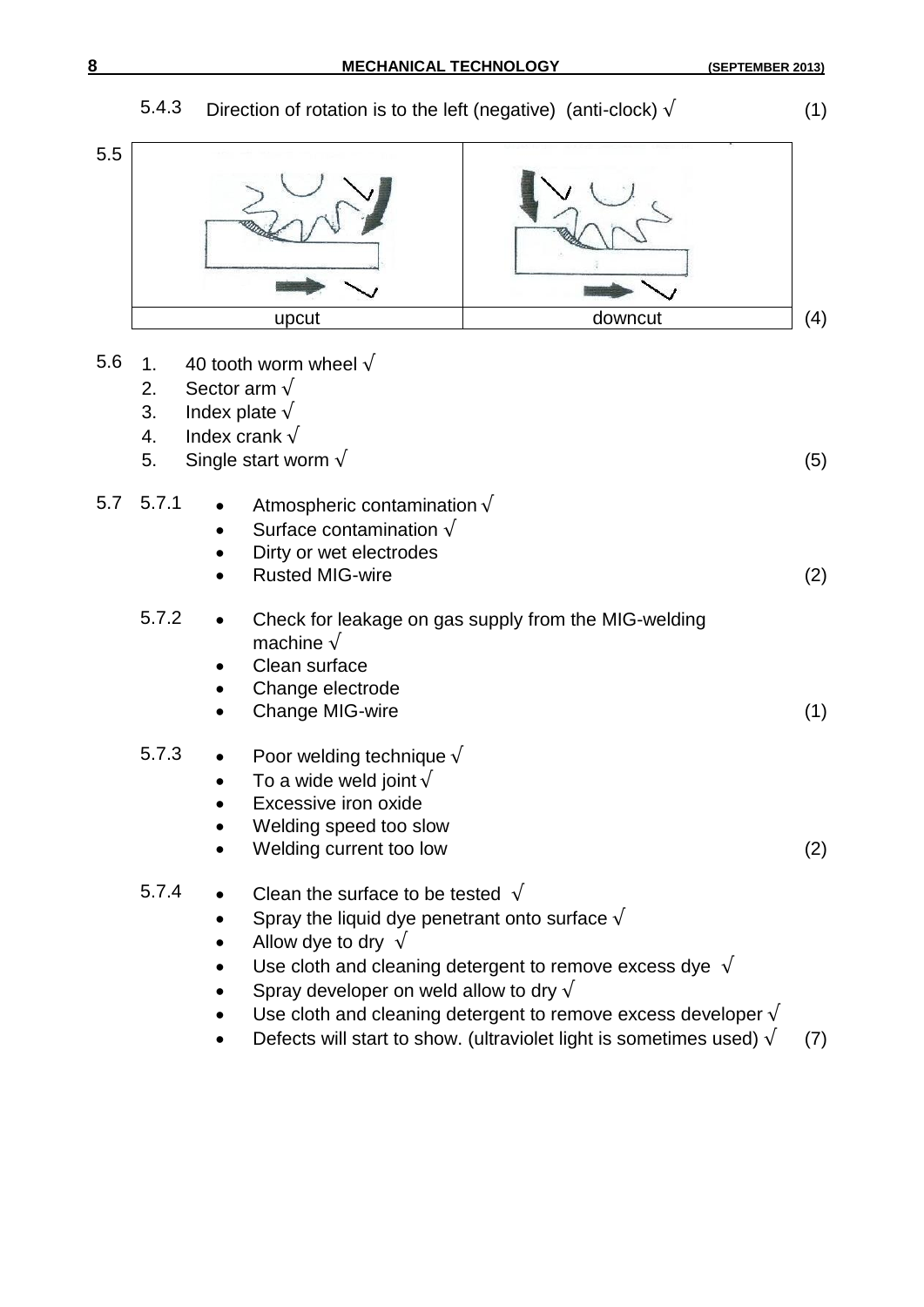5.8  $V = \pi \times D \times N \sqrt{ }$ Cutter  $r/min = N$  $N = \frac{0.3}{\pi \times 0.12}$  $= 225,47$  r/min Feed (f)  $= f_1 \times T \times N$  $f = 0.01 \times 40 \times 225.47$  $= 90,19 \text{ mm/min } \sqrt{ }$  (6) **[50]**

### **QUESTION 6: TURBINE AND MAINTENANCE**

(Learning Outcome 3: Assessment Standards 7 and 9)

| 6.1 | Make sure tractor's diff oil is warm. $\sqrt{ }$<br>Place container under diff and clean the drain plug. $\sqrt{ }$<br>Remove oil filler plug and then drain plug and drain oil into container. $\sqrt{ }$<br>Allow enough time for oil to drain. $\sqrt{ }$<br>Clean the filler and drain plug and place new copper washer on each. $\sqrt{ }$<br>Screw drain plug back with new copper washer. $\sqrt{ }$<br>Fill the diff until the oil starts to trickle out of the filler hole. $\sqrt{ }$<br>Note! Do not over fill; screw filler plug back and clean excessive oil. $\sqrt{ }$ |             | (8)               |
|-----|---------------------------------------------------------------------------------------------------------------------------------------------------------------------------------------------------------------------------------------------------------------------------------------------------------------------------------------------------------------------------------------------------------------------------------------------------------------------------------------------------------------------------------------------------------------------------------------|-------------|-------------------|
| 6.2 | Refers to the resistance $\sqrt{}$ of oil to flow. $\sqrt{}$                                                                                                                                                                                                                                                                                                                                                                                                                                                                                                                          |             | (2)               |
| 6.3 | Must be water resistant (must not mix) $\sqrt{}$<br>Rust/corrosion resistant $\sqrt$<br>Good for load pressure $\sqrt{ }$<br>High melting point<br>Low freezing point                                                                                                                                                                                                                                                                                                                                                                                                                 | (Any 3 x 1) | (3)               |
| 6.4 | 6.4.1<br>$C \sqrt{ }$<br>6.4.2<br>$\mathsf{B}\mathbin{\sqrt{}}$<br>6.4.3<br>$A\sqrt{ }$                                                                                                                                                                                                                                                                                                                                                                                                                                                                                               |             | (1)<br>(1)<br>(1) |
| 6.5 | Timing chain $\sqrt{ }$<br>1 <sub>1</sub><br>Camshaft pulley $\sqrt{}$<br>2.<br>Chain guide $\sqrt$<br>3.<br>Crankshaft pulley $\sqrt$<br>4.                                                                                                                                                                                                                                                                                                                                                                                                                                          |             | (4)               |
| 6.6 | 6.6.1<br>1. Inlet $\sqrt{ }$<br>2. Outlet $\sqrt{ }$<br>3. Rotor $\sqrt{ }$<br>4. Casing/housing $\sqrt$                                                                                                                                                                                                                                                                                                                                                                                                                                                                              |             | (4)               |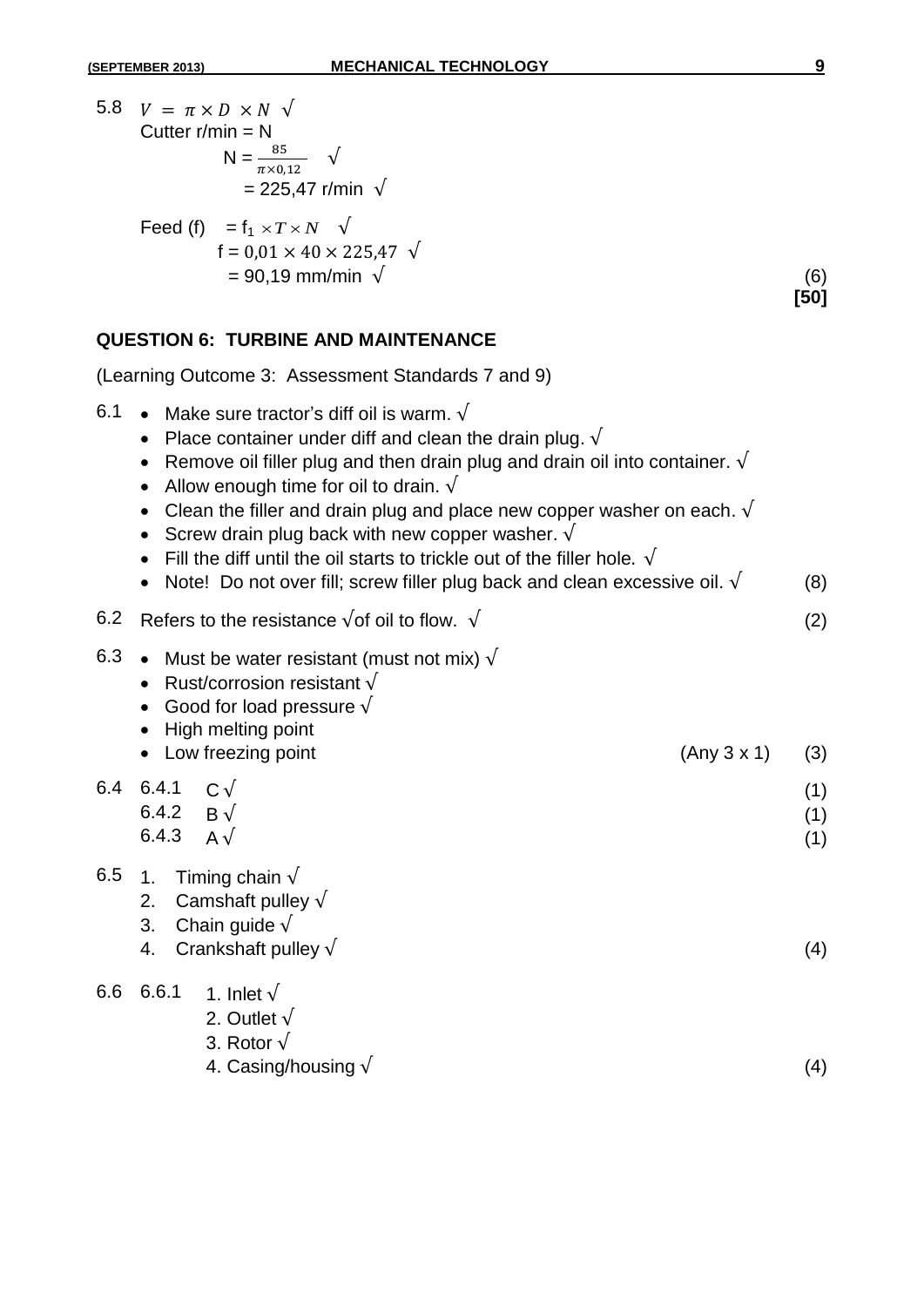|     | 6.6.2<br>• More power is obtained compared to a similar vehicle without a<br>turbocharger. $\sqrt{ }$<br>More economical per given kilowatt output to similar engine<br>$\bullet$<br>size. $\sqrt{ }$<br>Less fuel is used compared to engine mass.<br>Power loss at altitude is eliminated<br>Supercharger do not suffer lag<br>Superchargers do not need special exhaust systems<br>Superchargers do not need special shutdown procedure<br>(Any 2 x 1) |                                                                                                                                                                                                                                                                                                                                                                                                             |            |  |  |
|-----|-----------------------------------------------------------------------------------------------------------------------------------------------------------------------------------------------------------------------------------------------------------------------------------------------------------------------------------------------------------------------------------------------------------------------------------------------------------|-------------------------------------------------------------------------------------------------------------------------------------------------------------------------------------------------------------------------------------------------------------------------------------------------------------------------------------------------------------------------------------------------------------|------------|--|--|
|     | 6.6.3                                                                                                                                                                                                                                                                                                                                                                                                                                                     | • Small amount of power loss because it uses engine power $\sqrt{}$<br>Higher fuel consumption if power generated not fully used $\sqrt{ }$<br>The lifespan of engine is decreased because of higher cylinder<br>pressure, which increases the load on the engine parts.<br>Owing to compression of air this results in an increase in<br>temperature causing a decrease in the density of the inlet charge | (2)        |  |  |
| 6.7 | <b>STEAM</b>                                                                                                                                                                                                                                                                                                                                                                                                                                              | <b>GAS</b>                                                                                                                                                                                                                                                                                                                                                                                                  |            |  |  |
|     | It is compact $\sqrt{ }$<br>No lubrication required $\sqrt{}$<br>Turbine can be accurately<br>regulated<br>Variety of fuels can be used to<br>obtain steam                                                                                                                                                                                                                                                                                                | Easy starting $\sqrt{}$<br>High power from given weight of<br>$\bullet$<br>engine $\sqrt{ }$<br>No rubbing internal parts so that<br>$\bullet$<br>internal friction and wear are<br>almost eliminate<br>No water cooling system needed<br>$\bullet$                                                                                                                                                         |            |  |  |
| 6.8 | More economical<br>Remove all balance pieces $\sqrt{}$<br>Remove mud and dirt from the rim. $\sqrt{ }$<br>Remove small stones and mud from the wheel surface. $\sqrt{ }$<br>Inspect the wheel surface for wear.<br>Check the side walls.<br>Inspect the rims.<br>Check if the wheel sizes are the same.<br>Check the working of the shock absorbers.<br>Check the steering column for wear.                                                               | Requires little routine maintenance<br>(Any 3 x 1)                                                                                                                                                                                                                                                                                                                                                          | (4)<br>(3) |  |  |
|     |                                                                                                                                                                                                                                                                                                                                                                                                                                                           |                                                                                                                                                                                                                                                                                                                                                                                                             |            |  |  |

**10 MECHANICAL TECHNOLOGY (SEPTEMBER 2013)**

- 6.9 Kinetic energy is the steam which is converted to mechanical energy to cause rotation.  $\sqrt{ }$ 
	- Steam at very high temperature and pressure is directed to the turbine.  $\sqrt{ }$
	- Nozzles are used to direct the pressure onto the blades.  $\sqrt{ }$
	- The blades are attached to the turbine and shaft causing it to rotate.  $\sqrt{ }$
	- This is mechanical energy created by the impulse and the reaction effort of the steam jet.  $\sqrt{ }$  (5)

**[40]**

**TOTAL: 200**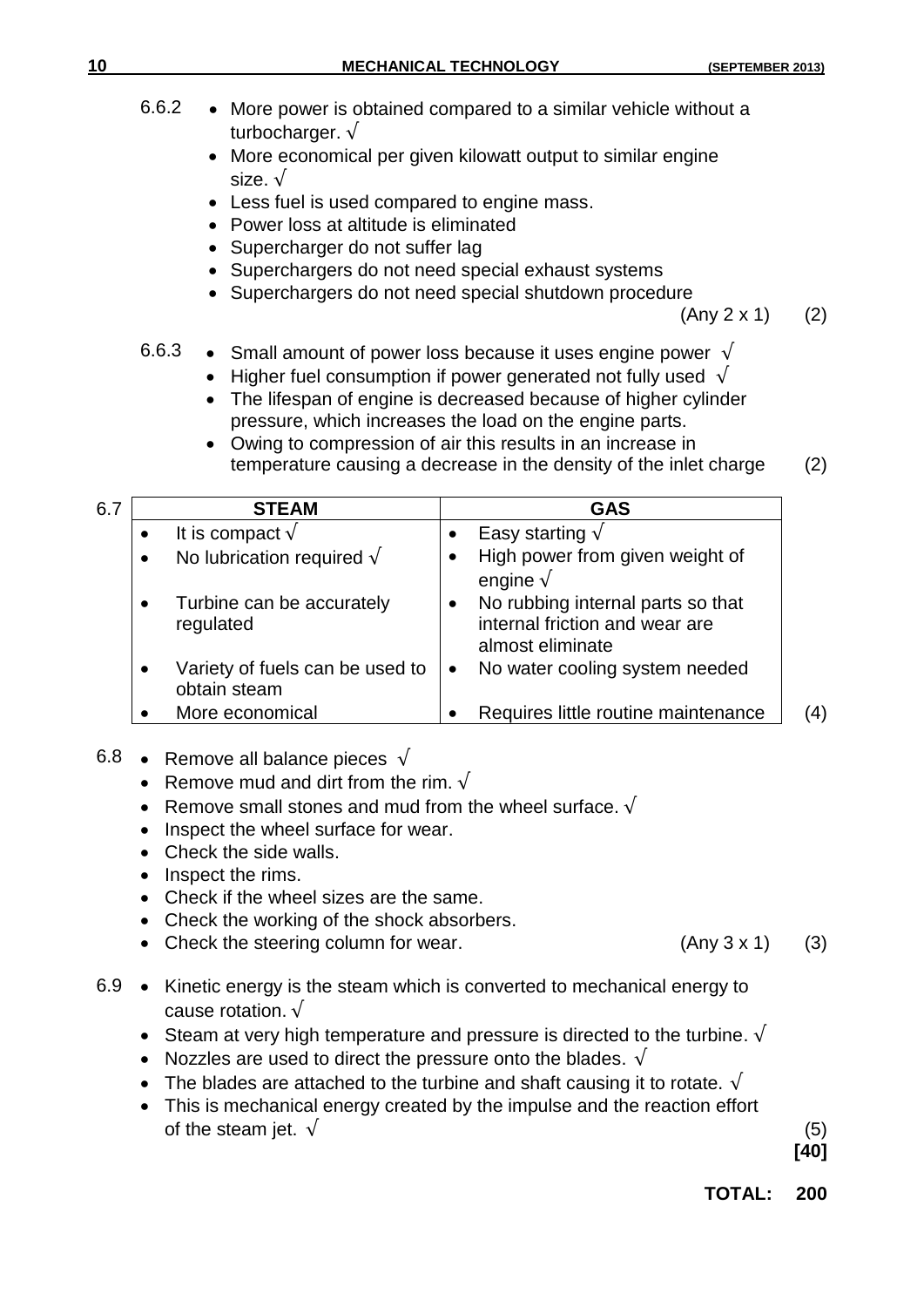- $\vee$  . Tesinsa-oduut n' tehnoa Meer ekonomies per gegewe kilowatt uitset as enjin met dieselfde uitset
- Minder brandstof verbruik teenoor vergelykbare enjingrootte
- Kragverlies a.g.v. hoogte bo seevlak word geëlimineer.
- Geen vertraging/sloering nie
- oin gibon slesletztaaltiu elaiseqs ein terl sneatnsA ·
- Aanjaers het nie spesiale afsluitprosedure nodig nie.

 $(2)$   $(1 \times 2 \text{ e}$   $\lim_{h \to 0}$ 

- f.b. Klein hoeveelheid krag verlore a.g.v. enjin wat die blaser moet aandryf
- Hoër brandstofverbruik indien al die drywing nie gebruik word nie v Lewensduur van enjin verkort a.g.v. hoër silinderdruk, wat weer
- groter druk op onderdele plaas. Die kompressie van die lug verhoog die temperatuur wat op sy beurt die digtheid van die brandstofmengsel verlaag.

| <b>SAƏ</b>                            |           | <b>MOOTS</b>                          |           | Ľ9 |
|---------------------------------------|-----------|---------------------------------------|-----------|----|
| V pninəvitxa əxilxaM                  | $\bullet$ | Dit is kompak v                       | $\bullet$ |    |
| Hoë werkverrigting per gegewe enjin   | $\bullet$ | $\forall$ pibon poing nodig $\forall$ | $\bullet$ |    |
| y qessem                              |           | Turbinespoed kan meer                 | $\bullet$ |    |
| Geen bewegende interne onderdele, dus | $\bullet$ | akkuraat beheer word                  |           |    |
| word interne wrywing beperk           |           | Verskeidenheid van                    | $\bullet$ |    |
| Geen waterverkoelingstelsel nodig     | $\bullet$ | brandstowwe kan gebruik               |           |    |
| Benodig min roetine-onderhoud         | $\bullet$ | 91 moots mo biow                      |           |    |
|                                       |           | produseer                             |           |    |
|                                       |           | Meer ekonomies                        | $\bullet$ |    |

- . Verwyder alle balanseermassastukke 6.8
- Verwyder alle modder en vuilis van velling.  $\sqrt{ }$
- . Verwyder klippies en modder uit loopvlak van band
- . Ondersoek die band se loopvlak vir slytasie
- . Ondersoek die band se wande.
- · Ondersoek die wielvelling.
- . Ondersoek of bande van dieselfde grootte is.
- . Ondersoek of skokbrekers in werkende toestand is.
- Ondersoek stuurstangverbindings vir slytasie.  $(5)$  (3)  $(3)$
- wat omgeskakel wat meganiese energiese energie toom wat omgeskaak en meganiese energie  $\forall$  . Abseroore verours as  $\forall$
- Stoom word teen hoë temperatuur en druk na die turbine gelewer.  $\sqrt{ }$
- $\sim$  Spuitstukke lewer die druk op die lemme.  $\sqrt{ }$
- $\sim$  Die lemme is aan die drich begaan die turbine gekoppel wat die surfaai.  $\sqrt{ }$ . Dit is meganiese energie wat deur impuls veroorsaak is en dit is van in (5)  $\vee$  . gitamodial strategy of  $\vee$  storm strategy  $\vee$  . gitamodial strategy of  $\vee$
- **200 TOTAAL:**

**[40]**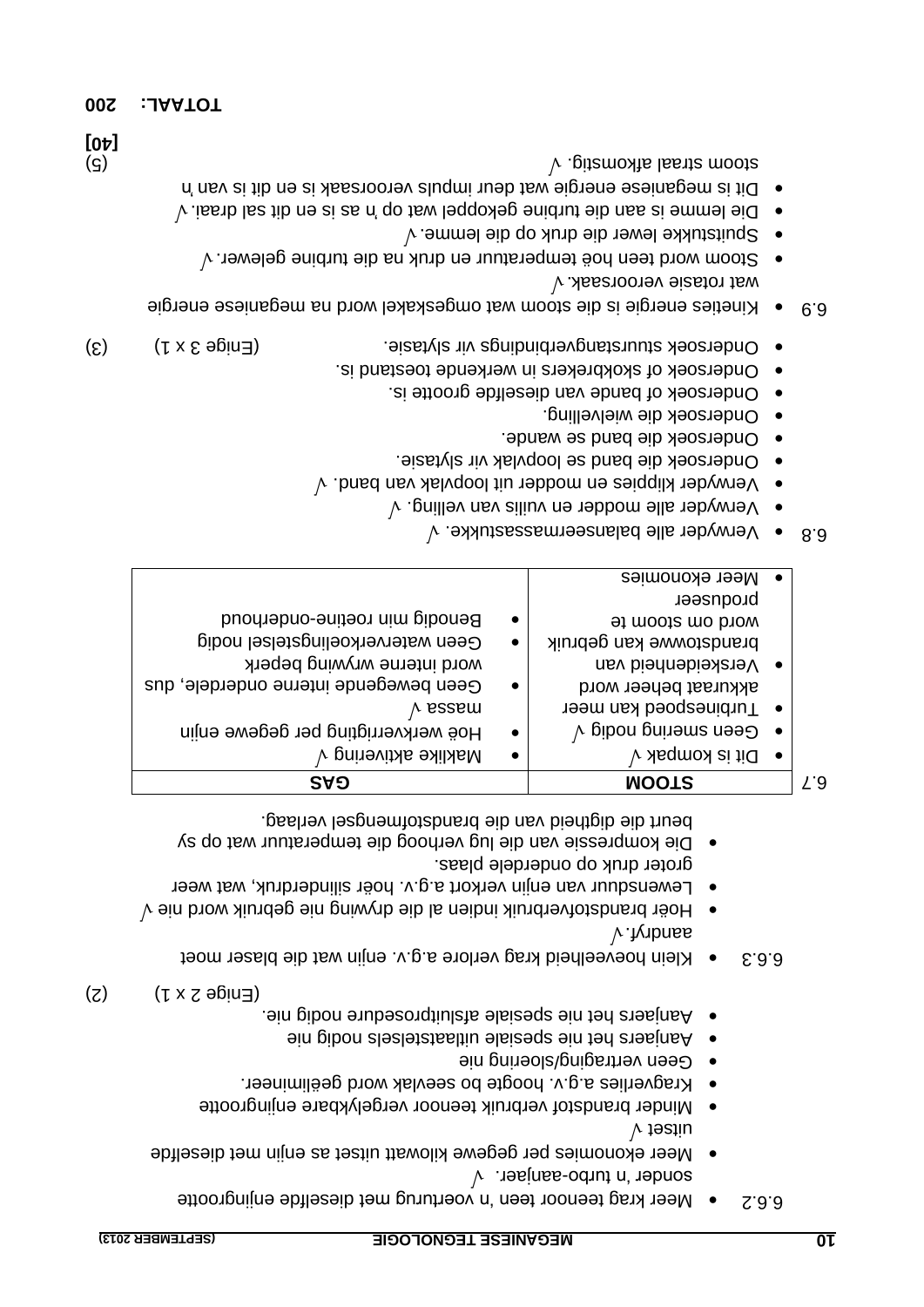$\wedge$   $N \times$   $q \times u = \Lambda$  8.3  $N =$  nimin = N  $\frac{1}{8}$  = N  $\mu \frac{\zeta \zeta}{\zeta}$  $=$  225,47 r/min  $\sqrt{ }$  $N \times T \times 1^{\dagger} = (1)$  revoer  $\uparrow$   $\downarrow$   $\downarrow$   $\downarrow$   $\downarrow$   $\downarrow$   $\downarrow$   $\downarrow$   $\downarrow$   $\downarrow$   $\downarrow$   $\downarrow$   $\downarrow$   $\downarrow$   $\downarrow$   $\downarrow$   $\downarrow$   $\downarrow$   $\downarrow$   $\downarrow$   $\downarrow$   $\downarrow$   $\downarrow$   $\downarrow$   $\downarrow$   $\downarrow$   $\downarrow$   $\downarrow$   $\downarrow$   $\downarrow$   $\downarrow$   $\downarrow$   $\downarrow$   $\downarrow$   $\downarrow$   $\downarrow$   $\downarrow$ (a)  $\mu$  min/mm et  $\mu$  min/mm et  $\mu$  min/mm et  $\mu$ 

#### **TURBINES EN ONDERHOUD VRAAG 6:**

(Peeruitkoms 3: Assesseringstandaarde 7 en 9)

- $\sqrt{ }$ . si mnsw eilo ez nasnewe at bis seker dat even verse.
- Plaas houer onder ewenaar en maak skoon rondom dreineerprop.  $\sqrt$
- Skroef olievulprop en dan dreineer prop uit en dreineer olie.  $\sqrt$
- $\sim$  Gee genoegsame tyd vir olie om te dreineer.  $\sqrt{ }$
- wasters op beide en dreineerprop skoon en sit nuwe koperwasters op beide  $V$  . bqqonq
- $\bullet$  Skroef dreineerprop terug met nuwe koperwaster  $\sqrt{ }$
- $\vee$  qooltiu tasgluv  $\vee$ d ten ten olie net by vulgaat uitloop  $\vee$
- LW! Moet nie oorvol maak nie, skroef vulprop terug en vee oortollige (8)  $\vee$  is ellowed a finite and  $\vee$  is ellowed as  $\vee$  is ellowed as  $\vee$  is ellowed as  $\vee$
- (2) . teen vloei olie se weerstand t verwys na Di 6.2
- $\mathcal{V}$  (ein prementes nees (moet nie meng nie)  $\mathcal{V}$
- $\sqrt{ }$  bnstaedeizorrox ne Poed  $\sqrt{ }$
- Geskik vir lasdruk

 $\vee$  pritteringketting  $\vee$ 

- Hoë smeltpunt • Lae vriespunt e Lae and the Lae is a Lae stress of  $\mathbb{R}^3$  (3)
- (1) C √ 6.4.1 6.4 (1) B √ 6.4.2 (1) A √ 6.4.3
- 2. Nokaskatrol  $\sqrt{ }$  $\delta$ . Kettinggids  $\sqrt{2}$
- (4) Krukaskatrol 4.  $V$  issint 1. 1.  $1.3.3$  6.6 2. Uitlaat v
- 3. Rotor V  $(\texttt{b})$   $(\texttt{a})$

**[50]**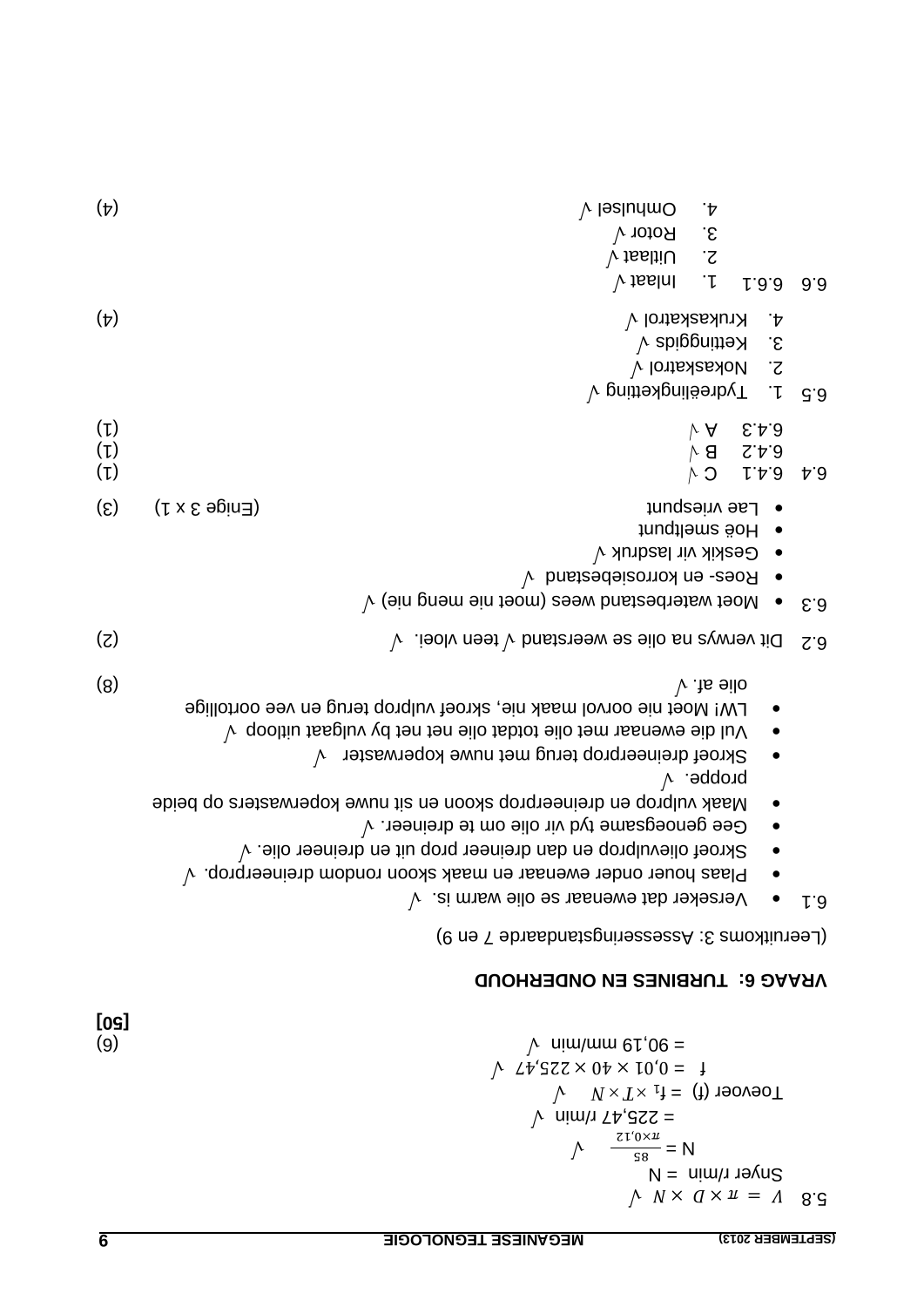| (SEPTEMBER 2013)           | <b>MEGANIESE TEGNOLOGIE</b>                                  |                                                                             | 8   |
|----------------------------|--------------------------------------------------------------|-----------------------------------------------------------------------------|-----|
| $(\iota)$                  |                                                              | $\forall$ (avwegsading in mosann) (antikloksgewys) $\forall$<br>5.4.3       |     |
|                            |                                                              |                                                                             | G.d |
| $(\nabla)$                 |                                                              |                                                                             |     |
|                            | klimfrees werk                                               | obtrees werk                                                                |     |
|                            |                                                              | $\cdot$ $\zeta$<br>Sektorarm V<br>$\cdot$<br>$\lambda$ leiwmuw bnst 04      | 9.5 |
|                            |                                                              | $\cdot \varepsilon$<br>$\lambda$ tasiqaxəbni                                |     |
| $\left( \mathsf{S}\right)$ |                                                              | Enkel begin wum $\vee$<br>.c<br>$\mathbf{r}$<br>Indeks kruk/slinger $\sqrt$ |     |
|                            |                                                              | $\vee$ pnittesbesmetting $\vee$<br><b>Vgnitteriese besmetting</b><br>L.S.   | L'S |
| (5)                        |                                                              | Geroeste MIG-draad<br>Vuil of nat elektrodes                                |     |
|                            | $V$ yk vir lekasie op gastoevoer van MIG sweismasjien $V$    | $Z^{\prime}L^{\prime}S$                                                     |     |
|                            |                                                              | 9bontang elektrode<br>Maak oppervlak skoon                                  |     |
| $(\iota)$                  |                                                              | <b>besib-OIM prisviev</b>                                                   |     |
|                            |                                                              | $\forall$ yəingət xisw $\mathcal{C}$<br>E.7.3                               |     |
|                            |                                                              | Oormatige ysteroksied.<br>V . zalziewe send et n' niV                       |     |
|                            |                                                              | Sweisspoed te stadig.                                                       |     |
| (5)                        |                                                              | Sweissbanning te laag                                                       |     |
|                            | Maak oppervlakte wat getoets moet word skoon. $\sqrt{ }$     | b.7.3                                                                       |     |
|                            |                                                              | Laat drogingstyd toe. $\sqrt{ }$<br>$\vee$ . nes tot and sib bnew           |     |
|                            | Gebruik 'n lap en skoonmaakmiddel om die ekstra kleurstof te |                                                                             |     |

 $\mathcal{P}$  biow gooth fiel ne zalaiewa qo totagnile akiwith diude  $\mathcal{P}$ 

Gebruik lap en skoonmaakmiddel om ekstra ontwikkelingstof te

 $\bullet$  Foute word nou sigbaar. (ultraviolet lig word soms gebruik)  $\sqrt$ 

verwyder

verwyder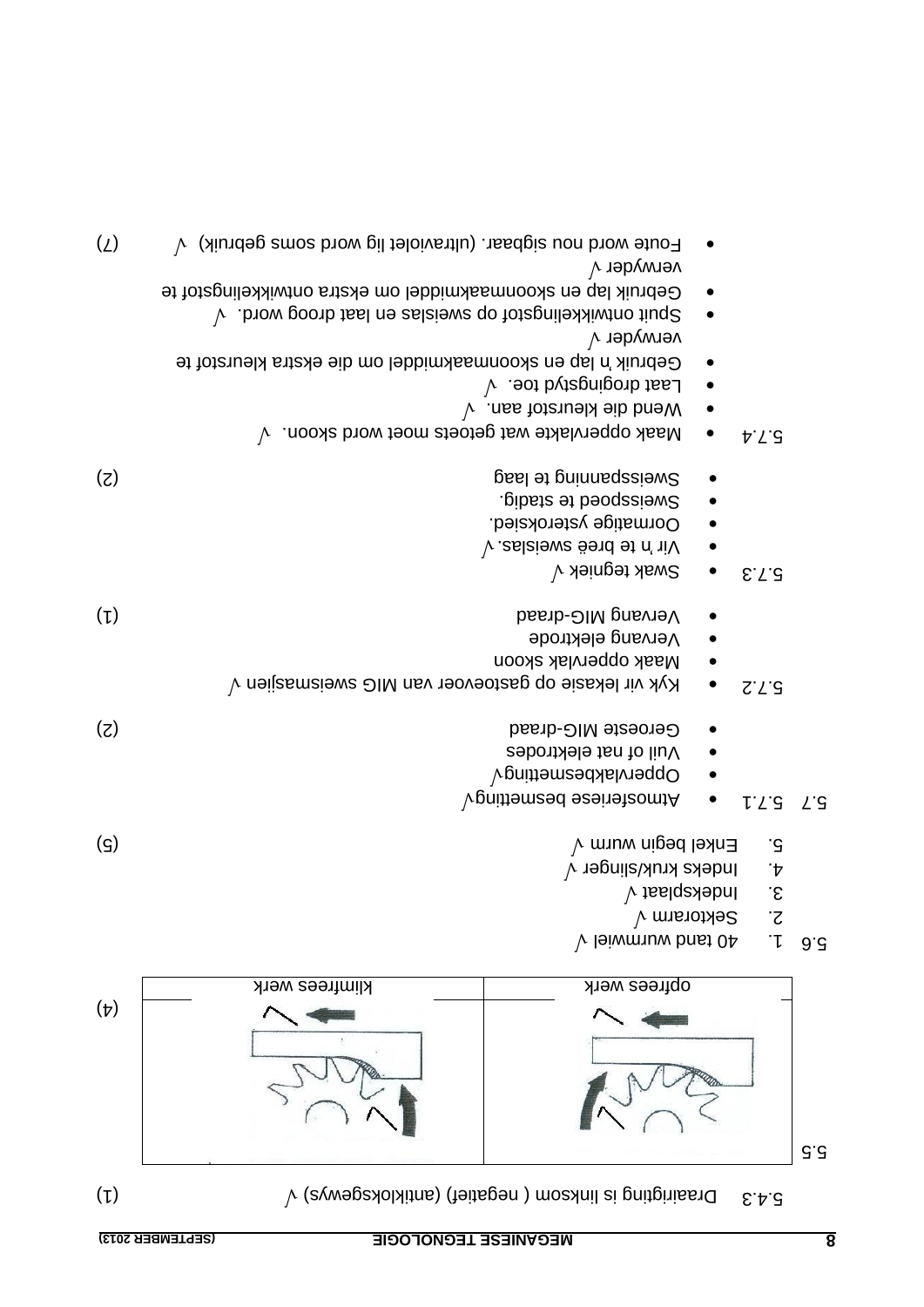#### **VEILIGHEID, TERMINOLOGIE EN HEGTINGMETODES VRAAG 5:**

(Leeruitkoms 3: Assesseringstandaarde 1, 4 en 5)

- 5.1 Gebruik 'n veiligheidsbril.  $\sqrt{ }$
- . Maak seker toetsstuk is stewig vas Wees versigtig vir metaaldeeltjies wat afsplinter wanneer die toetsstuk
- . breek Moet nie die toetsstuk met kaal hande hanteer nie, dit kan warm wees. (5) tang. 'n Gebruik is 'n Gebruik van die 1ste jaar van die 1ste jaar van die 1ste jaar van die 1ste januar 1
- $\sqrt{a}$  alle skerms in posision in posision  $\sqrt{a}$
- $\sqrt{ }$  . Sorg dat daar geen olie/ghries om vloer lê nie.  $\sqrt{ }$
- v Kies regte lem vir tipe materiaal wat gesny moet word.  $\sqrt{ }$
- $\bullet$  Skakel hoofskakelaar af voordat lem vervang moet word  $\sqrt{ }$
- . Wees versigtig tydens lem afhaal en op sit
- . Moet nie die leiers verstel tydens saagproses nie.
- · Klem werkstuk stewig vas
- . Ondersteun lang werkstukke by die punt
- $\bullet$  3it masjien af as klaar gewerk het.
- 5.3.1 5.3  $0\nu$

 $L^{\dagger}$ 5.4.1

pul

$$
\begin{array}{rcl}\n\wedge & \frac{z \times 6I}{z \times z} & z = \\
& \wedge & \frac{6I}{0 \cdot b} = \\
& & \frac{N}{0 \cdot b} = \n\end{array}
$$

 $(3)$  . The distance op die 38 gatsirkel.  $\sqrt{ }$  is a  $\frac{1}{2}$  of  $(3)$ 

$$
\frac{M}{\sqrt{1 + \frac{0 \cancel{1}{10}}{\frac{0 \cancel{1}{10}}{\frac{0 \cancel{1}{10}}}}}} = \text{bni AooH}
$$
\n
$$
= \frac{1}{\sqrt{1 + \frac{0 \cancel{1}{10}}{\frac{0 \cancel{1}{10}}{\frac{0 \cancel{1}{10}}}}}} = \sqrt{1 + \frac{0}{\sqrt{1 + \frac{0 \cancel{1}{10}}{\frac{0 \cancel{1}{10}}}}}} = \sqrt{1 + \frac{0}{\sqrt{1 + \frac{0 \cancel{1}{10}}{\frac{0 \cancel{1}{10}}}}}} = \sqrt{1 + \frac{0}{\sqrt{1 + \frac{0 \cancel{1}{10}}{\frac{0 \cancel{1}{10}}}}}} = \sqrt{1 + \frac{0}{\sqrt{1 + \frac{0 \cancel{1}{10}}{\frac{0 \cancel{1}{10}}{\frac{0 \cancel{1}{10}}}}}} = \sqrt{1 + \frac{0}{\sqrt{1 + \frac{0}{10}}}} = \sqrt{1 + \frac{0}{\sqrt{1 + \frac{0}{10}}}} = \sqrt{1 + \frac{0}{\sqrt{1 + \frac{0}{10}}}} = \sqrt{1 + \frac{0}{\sqrt{1 + \frac{0}{10}}}} = \sqrt{1 + \frac{0}{\sqrt{1 + \frac{0}{10}}}} = \sqrt{1 + \frac{0}{\sqrt{1 + \frac{0}{10}}}} = \sqrt{1 + \frac{0}{\sqrt{1 + \frac{0}{10}}}} = \sqrt{1 + \frac{0}{\sqrt{1 + \frac{0}{10}}}} = \sqrt{1 + \frac{0}{\sqrt{1 + \frac{0}{10}}}} = \sqrt{1 + \frac{0}{\sqrt{1 + \frac{0}{10}}}} = \sqrt{1 + \frac{0}{\sqrt{1 + \frac{0}{10}}}} = \sqrt{1 + \frac{0}{\sqrt{1 + \frac{0}{10}}}} = \sqrt{1 + \frac{0}{\sqrt{1 + \frac{0}{10}}}} = \sqrt{1 + \frac{0}{\sqrt{1 + \frac{0}{10}}}} = \sqrt{1 + \frac{0}{\sqrt{1 + \frac{0}{10}}}} = \sqrt{1 + \frac{0}{\sqrt{1 + \frac{0}{10}}}} = \sqrt{1 + \frac{0}{\sqrt{1 + \frac{0}{10}}}} = \sqrt{1 + \frac{0}{\sqrt{1 + \frac{0}{10}}}} = \sqrt{1 + \frac{0}{\sqrt{
$$

*N*  $0\nu$ 

 $\frac{1}{v}$  =  $_{09}^{\times}$ 

 $\frac{3x}{8\times z}$  =  $\frac{8}{9}$  $(3)$  signal die 24 gate op die 24 dat raai maar 16 gate van die 24 dae en van die 20 gate van die 20 gate van die 20 gate van die 20 gate van die 20 gate van die 20 gate van die 20 gate van die 20 gate van die 20 gate va

16 gate op die 54 gatsirkel.  $\sqrt{ }$ 

(5)

\n
$$
\frac{DK}{M} = \frac{B}{M} \times \frac{(N - A)}{N} = \frac{B}{M}
$$
\nSubstituting the values of the values:

\n
$$
\frac{DK}{M} = \frac{B}{\frac{S(N - A)}{40}} \times \frac{A}{\frac{S(N - A)}{40}} \times \frac{A}{\frac{S(N - A)}{40}} \times \frac{A}{\frac{S(N - A)}{40}} \times \frac{A}{\frac{S(N - A)}{40}} \times \frac{A}{\frac{S(N - A)}{40}} \times \frac{A}{\frac{S(N - A)}{40}} \times \frac{A}{\frac{S(N - A)}{40}} \times \frac{A}{\frac{S(N - A)}{40}} \times \frac{A}{\frac{S(N - A)}{40}} \times \frac{A}{\frac{S(N - A)}{40}} \times \frac{A}{\frac{S(N - A)}{40}} \times \frac{A}{\frac{S(N - A)}{40}} \times \frac{A}{\frac{S(N - A)}{40}} \times \frac{A}{\frac{S(N - A)}{40}} \times \frac{A}{\frac{S(N - A)}{40}} \times \frac{A}{\frac{S(N - A)}{40}} \times \frac{A}{\frac{S(N - A)}{40}} \times \frac{A}{\frac{S(N - A)}{40}} \times \frac{A}{\frac{S(N - A)}{40}} \times \frac{A}{\frac{S(N - A)}{40}} \times \frac{A}{\frac{S(N - A)}{40}} \times \frac{A}{\frac{S(N - A)}{40}} \times \frac{A}{\frac{S(N - A)}{40}} \times \frac{A}{\frac{S(N - A)}{40}} \times \frac{A}{\frac{S(N - A)}{40}} \times \frac{A}{\frac{S(N - A)}{40}} \times \frac{A}{\frac{S(N - A)}{40}} \times \frac{A}{\frac{S(N - A)}{40}} \times \frac{A}{\frac{S(N - A)}{40}} \times \frac{A}{\frac{S(N - A)}{40}} \times \frac{A}{\frac{S(N - A)}{40}} \times \frac{A}{\frac{S(N - A)}{40}} \times \frac{A}{\frac{S(N - A)}{40}} \times \frac{A}{\frac{S(N - A)}{40}} \times \frac{A}{\frac{S(N - A)}{40}} \times \frac
$$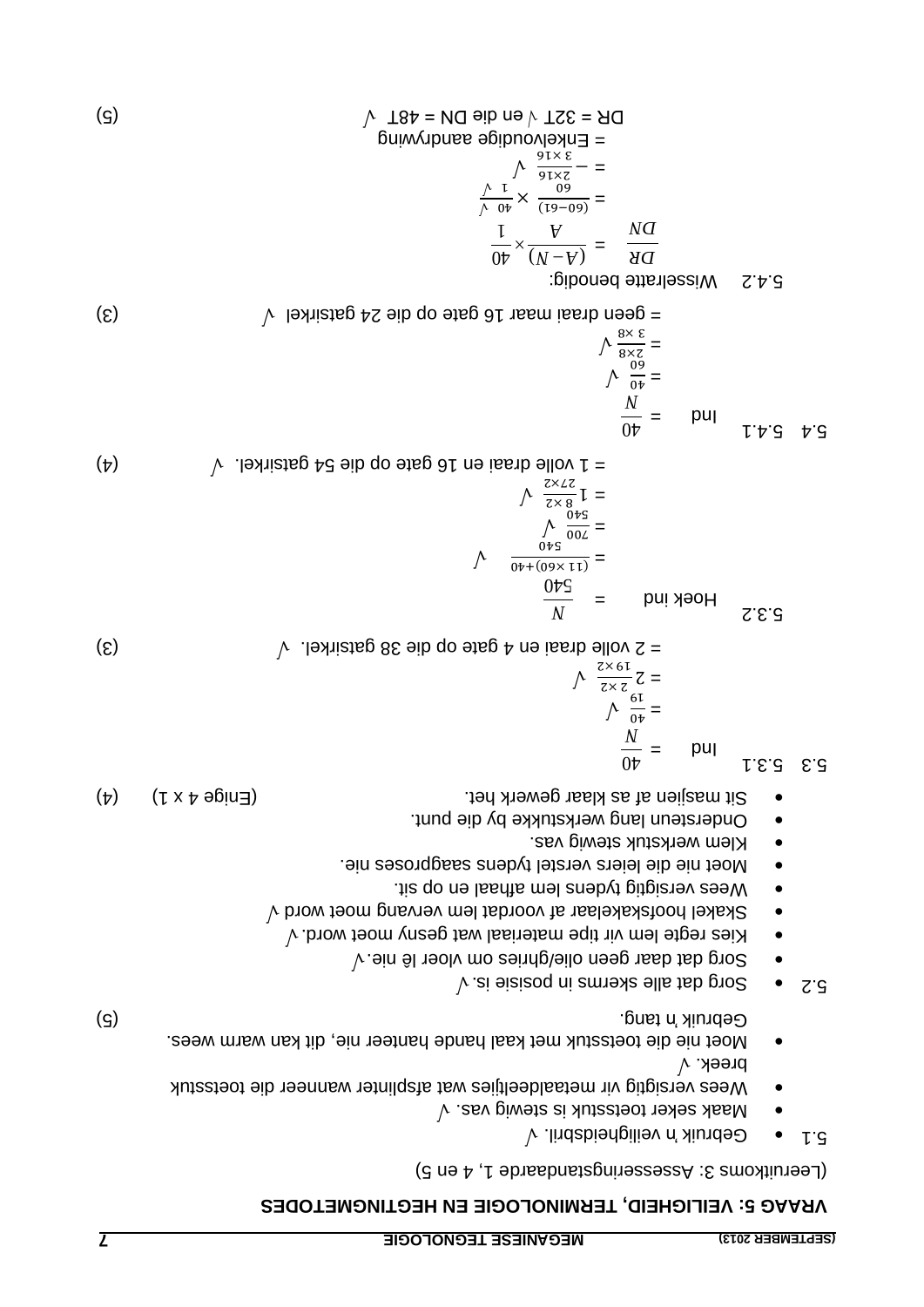**[20]**

#### **MATERIALE VRAAG 4:**

(Leeruitkoms 3: Assesseringstandaard 3)

| $(\iota)$ | $\lambda$ ioolls n' nes bienband nestre d'une nouvrir de la production de la production de la production de la production de la production de la production de la production de la production de la production de la production de |  |
|-----------|------------------------------------------------------------------------------------------------------------------------------------------------------------------------------------------------------------------------------------|--|

- Sterker metaal te vorm 'n 4.1.2
- $\sim$  Korrosie- en roesweerstand te verhoog  $\sqrt{ }$
- o Die kleur van metaal te verander  $\sqrt{ }$
- Elektriese weerstand te /verhoog  $\sqrt{ }$
- Rekbaarheid en elastisiteit te verbeter
- e Giet-eienskap te verbeter
- Metaal teen slytasie te versterk
- Koste van metaal te verlaag
- $\bullet$  Die smeltpunt te verlaag bestroom (Enige 4 x 1) (4)
- $\lambda$  oorvloedigste metaal beskikbaar  $\lambda$
- $\sim$  Baie lig  $\sim$
- Rekbaar
- Smeebaar
- $\frac{1}{2}$
- Korrosie bestand
- Gelei hitte
- Gelei elektrisiteit
- magneties Nie
- Blouwit silwerwit kleur Superwit kleur Superwit kleur Blouwit kleur Blouwit kleur Superwit kleur B

| <b>NADELE</b> |                   | <b><i>NOOKDELE</i></b>                       |
|---------------|-------------------|----------------------------------------------|
|               | Kort gebruiksduur | Snelle vorming (ekstrusie) proses v          |
|               | Kruiping          | Geen vermorsing                              |
|               | pristing          | Afvalstukke kan weer gebruik word $\sqrt{ }$ |
|               | Vormverlies       |                                              |
| (Γ x ε əpin∃) | <b>Brosheid</b>   | $(1 \times \mathcal{E})$                     |

- (2)  $\uparrow$  pool +  $\uparrow$  uit  $\uparrow$   $\uparrow$
- 4.5 Die materiaal is veel taaier en sterker.  $\sqrt{ }$ (2) Die fiets is veel ligter as ander fietse.
- 4.6 Dit is wanneer twee of meer nie-ferro (-ysterhoudende) metale saamgesmelt word om een metaal te vorm.  $\sqrt{\ }$  Voorbeelde: Geelkoper Brons – drie tipes Witmetaal (babbit) Duralumin Soldeersel – silwer Piouter (Enige 1 voorbeeld + 1) (2)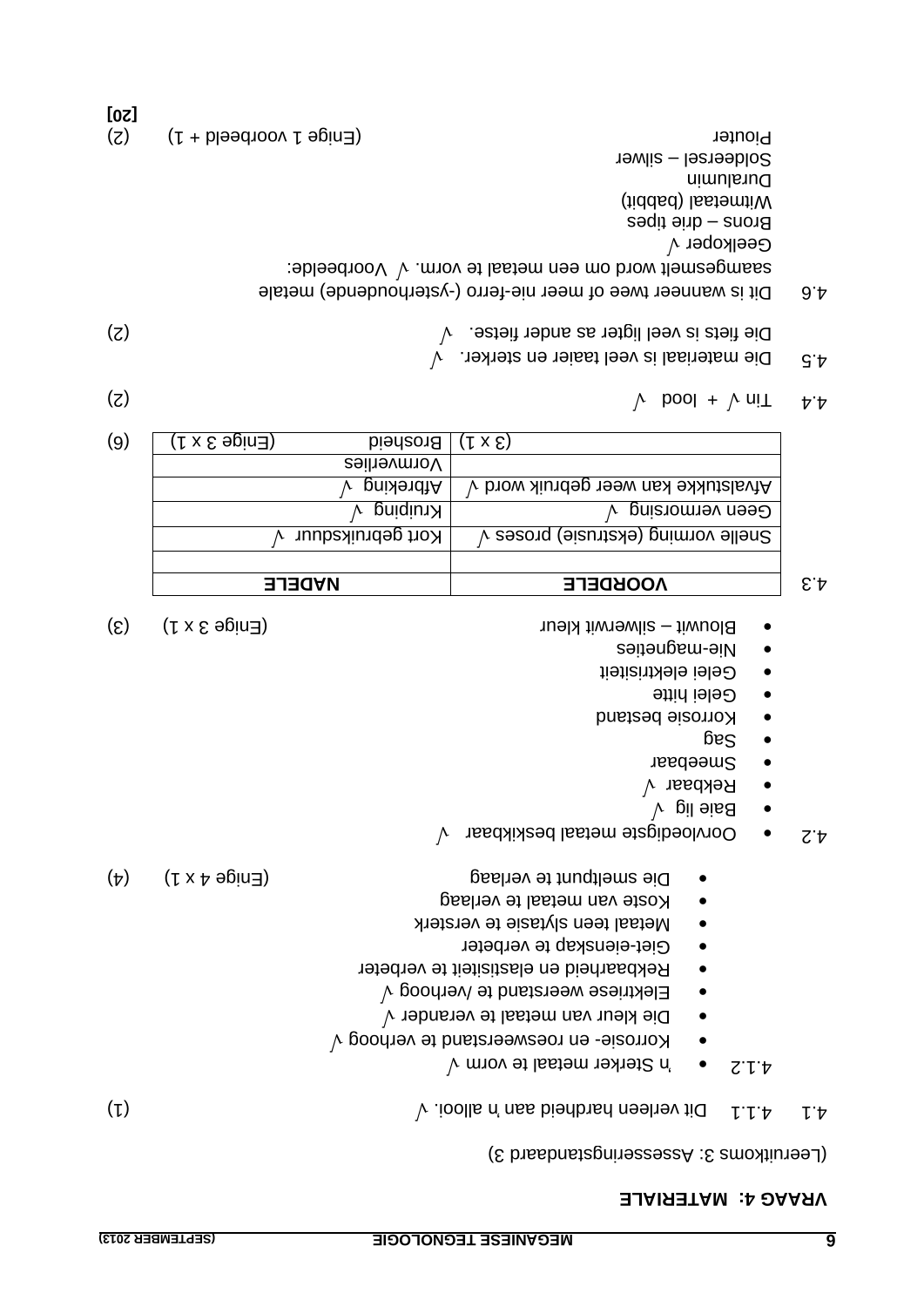| $\epsilon$ | $\mu$ w N $\zeta$ ( $\zeta$ =                                                                                                                         |  |
|------------|-------------------------------------------------------------------------------------------------------------------------------------------------------|--|
|            | $\sqrt{1 + \frac{85.0}{5}} \times 2 \times \sqrt{(21 + 4)} \times 36.0 = 0.36$ = 0.36 × 10 <sup>3</sup> ) $\sqrt{x} \times 2 \times \frac{5.8}{0.28}$ |  |

(S)

\n
$$
\frac{1}{\sqrt{2}} \frac{\cos \theta}{\cos \theta} = \frac{1}{2} \sec \theta
$$
\n(S)

\n
$$
\frac{1}{\sqrt{2}} \sec \theta = \frac{1}{2} \sec \theta
$$
\n(S)

\n
$$
\frac{1}{\sqrt{2}} \sec \theta = \frac{1}{2} \sec \theta
$$
\n(S)

\n
$$
\frac{1}{\sqrt{2}} \sec \theta = \frac{1}{2} \sec \theta
$$

### **GEREEDSKAP EN TOERUSTING VRAAG 3:**

2) (Leeruitkoms 3: Assesseringstandaard

| [20]                        |                                          |                                                                                                 |                         |
|-----------------------------|------------------------------------------|-------------------------------------------------------------------------------------------------|-------------------------|
| $(\nabla)$                  |                                          | Gekraakte silinderblok                                                                          |                         |
|                             |                                          | Deurgeblaaste silinderkoppakstuk v                                                              |                         |
|                             |                                          | Geslete suierringe $\sqrt{ }$                                                                   |                         |
|                             |                                          | Uitlaatklep wat lek $\sqrt{}$                                                                   |                         |
|                             |                                          | Inlaatklep wat lek $\sqrt$                                                                      | $T.\mathcal{E}$         |
| (z)                         | $(5 \times 5 \text{ eV})$                | heiz + helium + koolstotbiokshed                                                                |                         |
|                             |                                          | muiled + nop1A                                                                                  |                         |
|                             |                                          | $h$ rgon + suurstof                                                                             |                         |
|                             |                                          | $\forall$ (sOO) beiz Aoib to the obset of CO <sub>2</sub> ) $\forall$<br>$\vee$ nop1A           |                         |
|                             |                                          |                                                                                                 | 9.5                     |
| (5)                         |                                          | (gnibleind Boog Gas Afskerming (Metal Arc Gas Shielding)                                        |                         |
|                             | <b>OL</b>                                | $\forall \forall$ (gniblein $\bm{S}$ ass Aferming (Netal Inert Gas Shielding) $\forall \forall$ | $G.\mathcal{E}$         |
| $\left( \mathcal{E}\right)$ |                                          | $\lambda$ . lasqed et sentasiev verlening van 'n stuk materiaal te bepaal. $\sqrt{ }$           |                         |
|                             |                                          | 2. Om die maksimum trekspanining van 'n stuk materiaal te bepaal. V                             |                         |
|                             |                                          | 1. Om die trekspanning van 'n stuk materiaal te bepaal. V                                       | A.B.                    |
| $(\nabla)$                  |                                          | $\forall$ (asv eisizoq-eot ni tis) qelxhooms eweituo $\exists$                                  |                         |
|                             |                                          | Verstopte lugfilter v                                                                           |                         |
|                             |                                          | Verkeerde luierspoed v                                                                          |                         |
|                             |                                          | Ryk mengsel verstelling $\sqrt$                                                                 | $\mathsf{S}.\mathsf{S}$ |
| $(\mathsf{L})$              | $( f x \upharpoonright$ agin $\exists )$ | Koolstofmonoksied-gasanalisator<br>$\wedge$                                                     |                         |
|                             |                                          | Gasanalisator / CO-gasanalisator                                                                | $S.\mathcal{S}$         |
| $(\nabla)$                  |                                          | Diameter van induiking $\sqrt{}$<br>`†                                                          |                         |
|                             |                                          | $\overline{\mathcal{E}}$<br>Verharde staalbal v                                                 |                         |
|                             |                                          | 2. Krag toegepas v                                                                              |                         |
|                             |                                          | $\sqrt{2}$ Toetsstuk $\sqrt{2}$                                                                 | r.s                     |
|                             |                                          | (7 nippni ipishi iliassassu 10 silinyiiniaati)                                                  |                         |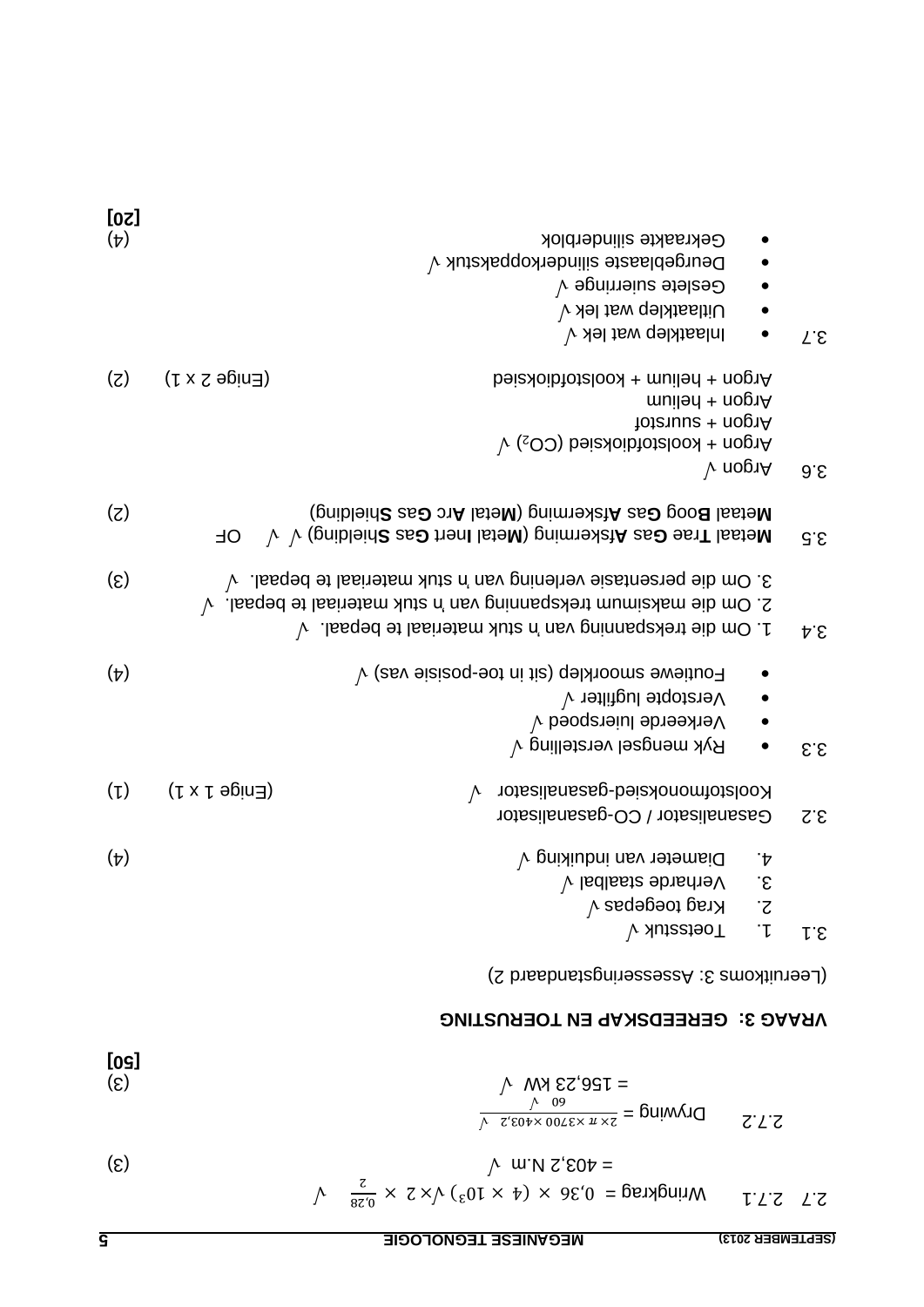$$
\frac{1}{2} \times 100 \text{ m/s}
$$
\n
$$
\frac{1}{2} \times 100 \text{ m/s}
$$
\n
$$
\frac{1}{2} \times 100 \text{ m/s}
$$
\n
$$
\frac{1}{2} \times 100 \text{ m/s}
$$
\n
$$
\frac{1}{2} \times 100 \text{ m/s}
$$
\n
$$
\frac{1}{2} \times 100 \text{ m/s}
$$
\n
$$
\frac{1}{2} \times 100 \text{ m/s}
$$
\n
$$
\frac{1}{2} \times 100 \text{ m/s}
$$
\n
$$
\frac{1}{2} \times 100 \text{ m/s}
$$
\n
$$
\frac{1}{2} \times 100 \text{ m/s}
$$
\n
$$
\frac{1}{2} \times 100 \text{ m/s}
$$
\n
$$
\frac{1}{2} \times 100 \text{ m/s}
$$
\n
$$
\frac{1}{2} \times 100 \text{ m/s}
$$
\n
$$
\frac{1}{2} \times 100 \text{ m/s}
$$
\n
$$
\frac{1}{2} \times 100 \text{ m/s}
$$
\n
$$
\frac{1}{2} \times 100 \text{ m/s}
$$
\n
$$
\frac{1}{2} \times 100 \text{ m/s}
$$
\n
$$
\frac{1}{2} \times 100 \text{ m/s}
$$
\n
$$
\frac{1}{2} \times 100 \text{ m/s}
$$
\n
$$
\frac{1}{2} \times 100 \text{ m/s}
$$
\n
$$
\frac{1}{2} \times 100 \text{ m/s}
$$
\n
$$
\frac{1}{2} \times 100 \text{ m/s}
$$
\n
$$
\frac{1}{2} \times 100 \text{ m/s}
$$
\n
$$
\frac{1}{2} \times 100 \text{ m/s}
$$
\n
$$
\frac{1}{2} \times 100 \text{ m/s}
$$
\n
$$
\frac{1}{2} \times 100 \text{ m/s}
$$
\n
$$
\frac{1}{2} \times 100 \text{ m/s}
$$
\n
$$
\frac{1}{2} \times 100 \text{ m/s}
$$
\n
$$
\frac{1
$$

(2) = 24,12%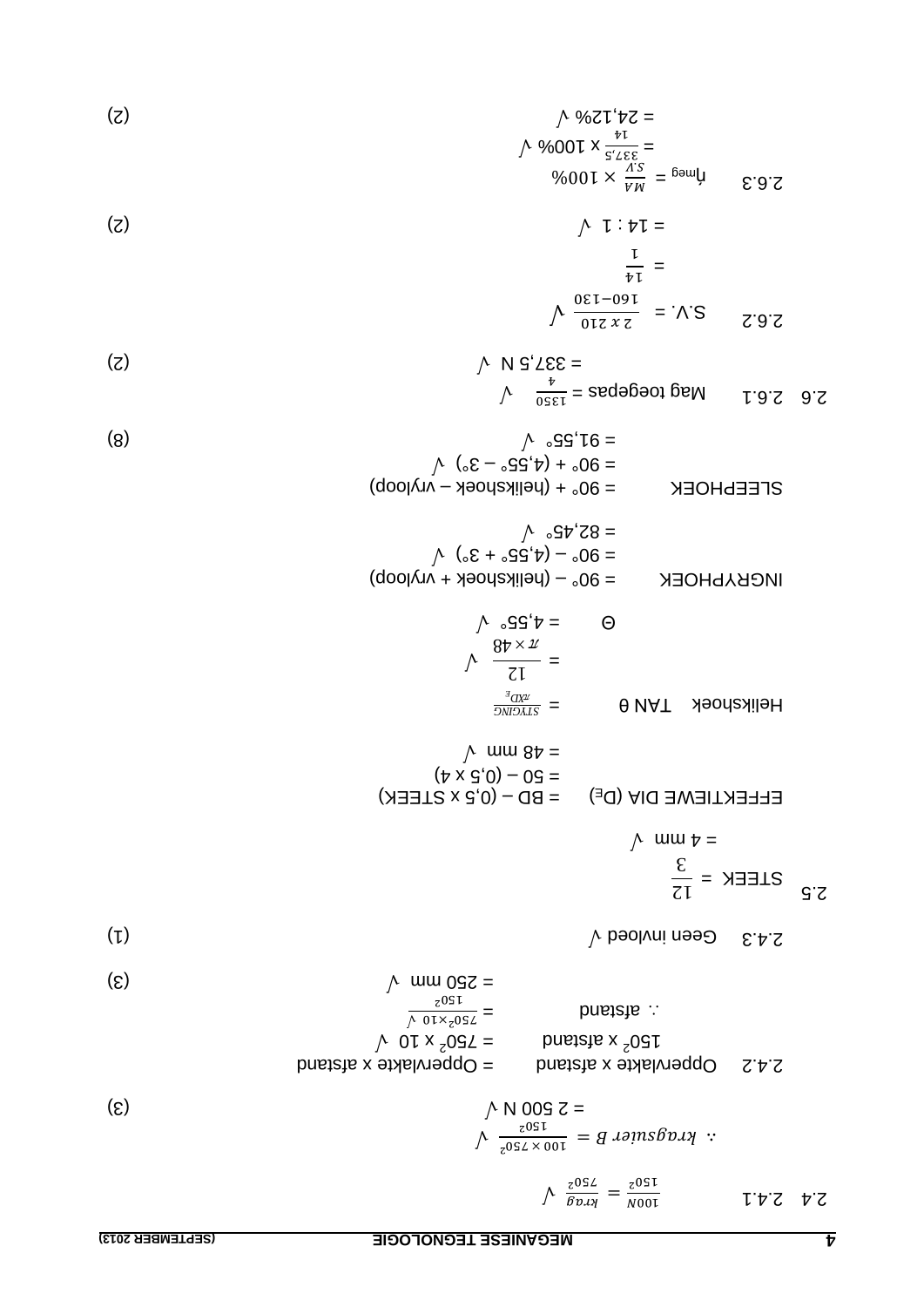verhouding = Rat 2.2.1 2.2 = (2) = 4 : 1 = Uitsit spoed 2.2.2 = (2) = 375 r/min Drywing (P) = 2.2.3 T = ( ) = 127,32 N.m √ = in T ( ) = 31,83 N.m in T = rat verh. x uit T = 4 x 31,83 = 127,32 N.m Werklike module m 1. 3 2. 2.3 = <sup>w</sup> = = 5,6628 mm <sup>w</sup> Die S.S.D van die rat = T x m = 48 x 5,66 mm ) 4( = 271,81 mm <sup>n</sup>Addendum = m 2.3.2 (2) 5 mm = <sup>n</sup> Dedendum = 1,157 x m 2.3.3 1,157 x 5 = (2) = 5,785 mm

 $\Omega$ .3.4 Vol diepte = 2,151, x m<sub>n</sub>  $\sim$  3 x 2 5  $\sqrt{ }$  $\sqrt{m}$  mm  $\frac{1}{2}$  mm  $\frac{1}{2}$ **ol**  $\sqrt{6}$  **v**  $\sqrt{6}$  **o**  $\sqrt{10}$  **O**  $\sqrt{10}$  **P**  $\sqrt{10}$  **P**  $\sqrt{10}$  **P**  $\sqrt{10}$  $98L'9 + 9 =$ mm d8T,01 = (2)

 $\mu$  Vry ruimte = 0,151 x m  $\vee$  3 x  $\sqrt{3}$  t, 0 =  $\mu$  mmd $8\lambda$ <sup>t</sup> $0 =$ **a**dd –  $\Delta$ ry ruimte = ded – add  $G - G8Z'S =$  $(X)$  uuug $8Z'0 =$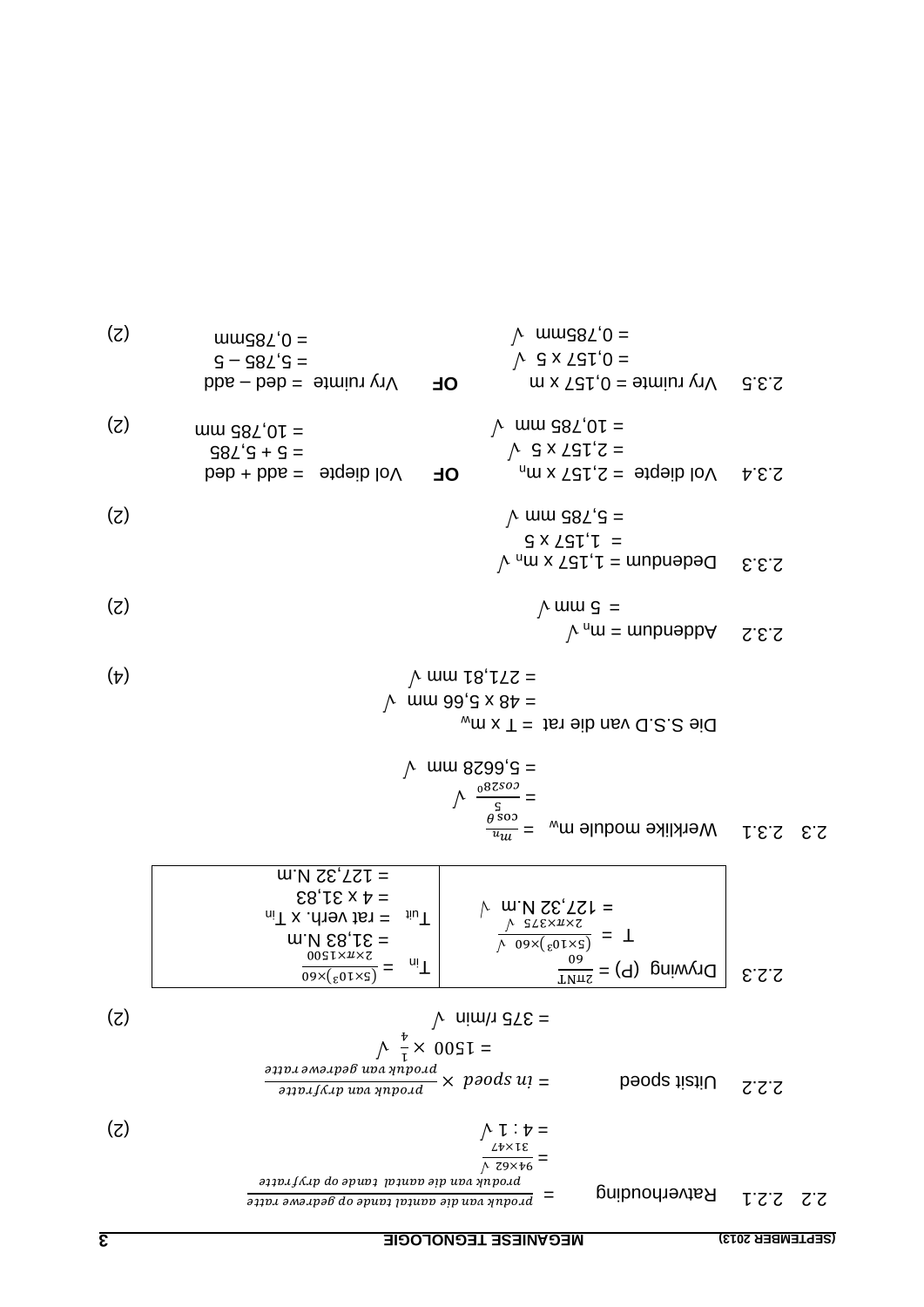#### **VRAE - MEERVOUDIGEKEUSE VRAAG 1:**

9) – 1 e Assesseringstandaard 3: Leeruitkoms (

| $\overline{a}$                  |         | В                       | A                    | 0S.1                                                                                                                                                                                                                                                                                                                                                                                          |
|---------------------------------|---------|-------------------------|----------------------|-----------------------------------------------------------------------------------------------------------------------------------------------------------------------------------------------------------------------------------------------------------------------------------------------------------------------------------------------------------------------------------------------|
| $\overline{\mathsf{d}}$         | Ć       | В                       |                      |                                                                                                                                                                                                                                                                                                                                                                                               |
| $\overline{\mathsf{C}}$         |         |                         |                      |                                                                                                                                                                                                                                                                                                                                                                                               |
| O                               |         | $\mathsf{B}$            |                      |                                                                                                                                                                                                                                                                                                                                                                                               |
|                                 |         | $\overline{\mathsf{B}}$ | д                    |                                                                                                                                                                                                                                                                                                                                                                                               |
| $\overline{a}$                  | C O O O | $\overline{B}$          |                      | ar.r<br>81.1<br>81.1<br>81.1                                                                                                                                                                                                                                                                                                                                                                  |
| $\overline{\mathsf{C}}$         |         | $\overline{\mathsf{B}}$ | A                    |                                                                                                                                                                                                                                                                                                                                                                                               |
| $\overline{\mathsf{d}}$         | J       | $\overline{\mathsf{B}}$ |                      | $\frac{\frac{1}{2} \frac{1}{2} \frac{1}{2} \frac{1}{2} \frac{1}{2} \frac{1}{2} \frac{1}{2} \frac{1}{2} \frac{1}{2} \frac{1}{2} \frac{1}{2} \frac{1}{2} \frac{1}{2} \frac{1}{2} \frac{1}{2} \frac{1}{2} \frac{1}{2} \frac{1}{2} \frac{1}{2} \frac{1}{2} \frac{1}{2} \frac{1}{2} \frac{1}{2} \frac{1}{2} \frac{1}{2} \frac{1}{2} \frac{1}{2} \frac{1}{2} \frac{1}{2} \frac{1}{2} \frac{1}{2} \$ |
| $\overline{\mathsf{d}}$         |         |                         | А                    |                                                                                                                                                                                                                                                                                                                                                                                               |
|                                 |         | $\frac{a}{b}$           | A                    | $\overline{\mathsf{L}\mathsf{L}\mathsf{L}}$                                                                                                                                                                                                                                                                                                                                                   |
| $\overline{\mathsf{d}}$         | alololo | $\overline{\mathsf{B}}$ |                      | 01.1                                                                                                                                                                                                                                                                                                                                                                                          |
| $\frac{\square}{\square}$       |         | Э                       | A                    | $rac{6.1}{8.1}$                                                                                                                                                                                                                                                                                                                                                                               |
|                                 |         | 8                       |                      |                                                                                                                                                                                                                                                                                                                                                                                               |
| $\overline{\mathsf{C}}$         |         | $\overline{B}$          | A                    |                                                                                                                                                                                                                                                                                                                                                                                               |
| $\overline{\mathsf{d}}$         | Q O O   | $\overline{B}$          |                      |                                                                                                                                                                                                                                                                                                                                                                                               |
|                                 |         | $\overline{\mathsf{B}}$ | A                    |                                                                                                                                                                                                                                                                                                                                                                                               |
|                                 |         | 8                       | $\overline{\forall}$ |                                                                                                                                                                                                                                                                                                                                                                                               |
| $\frac{0}{\Omega}$              | C       | $\overline{\mathsf{g}}$ |                      | $\frac{\frac{\sum\limits_{i=1}^{n}1_{i}}{1_{i}}}{\sum\limits_{i=1}^{n}1_{i}}$                                                                                                                                                                                                                                                                                                                 |
| $\frac{\mathsf{d}}{\mathsf{d}}$ |         | В                       | A                    |                                                                                                                                                                                                                                                                                                                                                                                               |
|                                 | C       |                         | Ą                    | いし                                                                                                                                                                                                                                                                                                                                                                                            |

 $(02)$   $(1 \times 02)$ 

### **KRAGTE, STELSELS EN BEHEER. VRAAG 2:**

(Leeruitkoms 3: Assesseringstandaarde 6 en 9)

$$
\frac{\text{arg} \sin \theta}{\sqrt{c}} = \frac{\text{arg} \sin \theta}{\sqrt{c}} = \frac{\text{arg} \sin \theta}{\sqrt{c}} = \frac{\text{arg} \sin \theta}{\sqrt{c}}
$$
 (2)

$$
\frac{1.5 \text{ A}}{1.2 \text{ A}} = 54.11 \text{ MPa} \quad (2)
$$
\n
$$
= 54.11 \text{ NPa} \quad (3)
$$
\n
$$
= 54.11 \text{ NPa} \quad (3)
$$
\n
$$
= 54.11 \text{ NPa} \quad (3)
$$